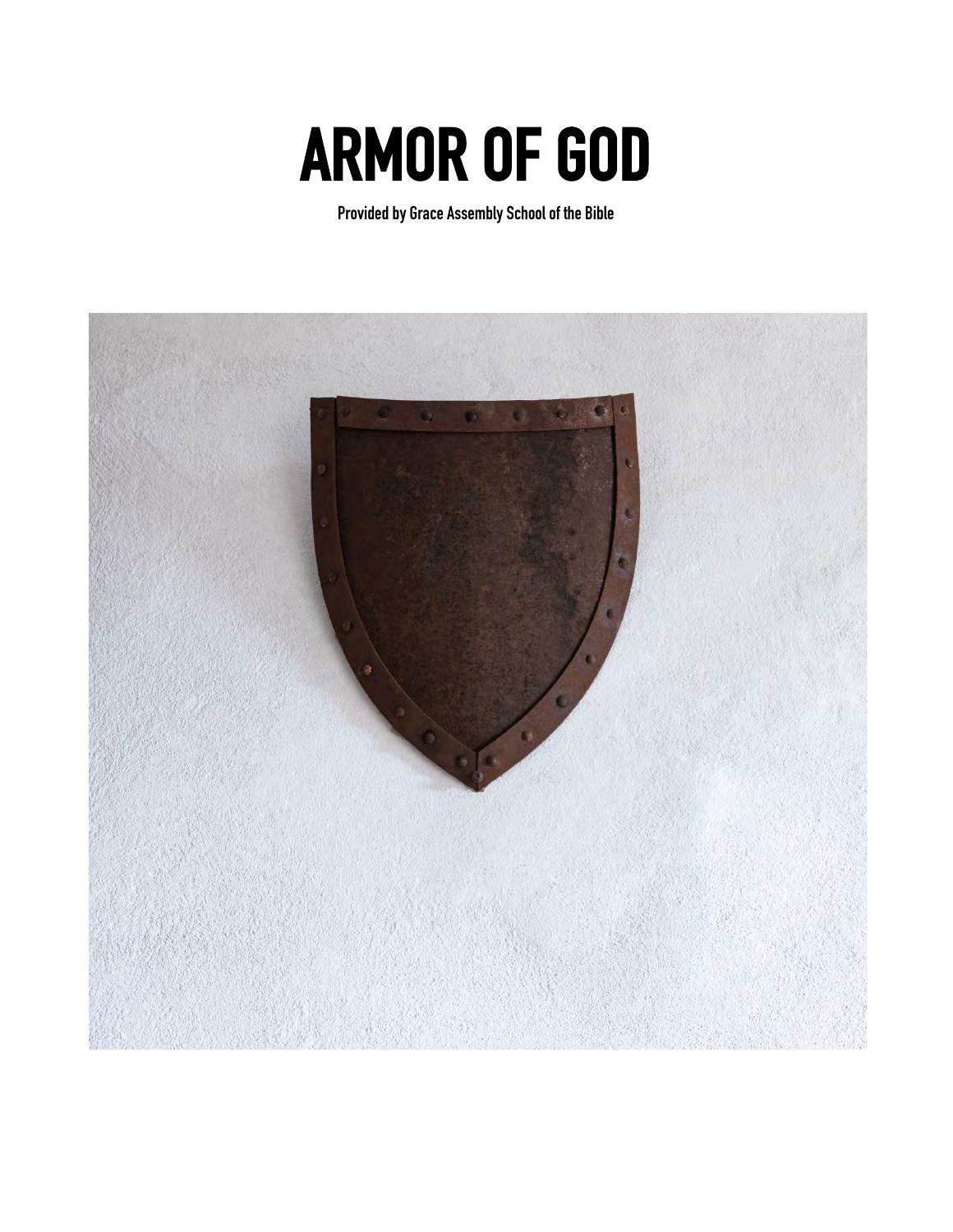# <span id="page-1-0"></span>**Table of Contents**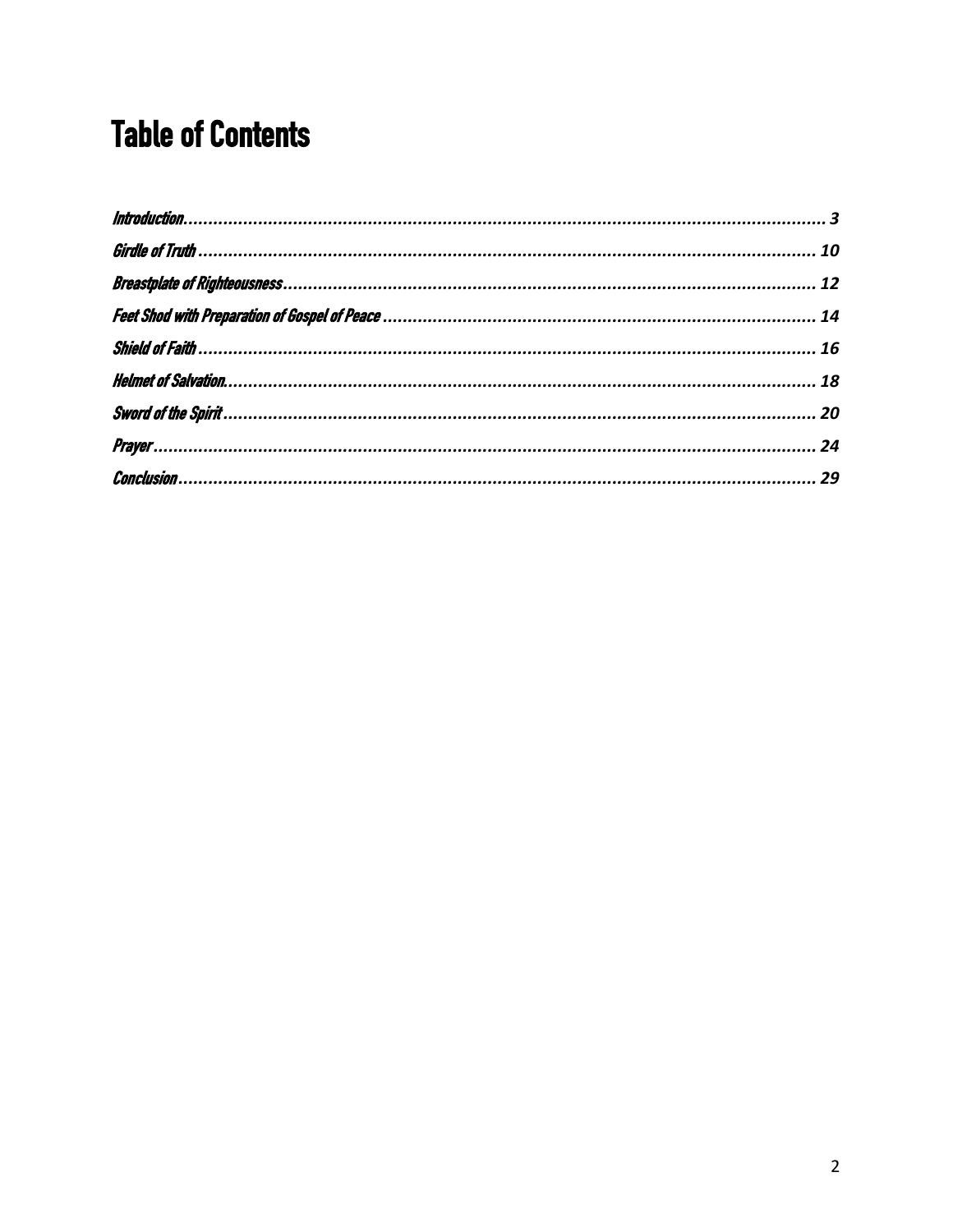# <span id="page-2-0"></span>**Introduction**

# **6:11 Put on the whole armour of God, that ye may be able to stand against the wiles of the devil.**

# **Topic: Great Fight of Faith**

**Why Put on the Whole Armor of God?** - Believers have been provisionally blessed with all spiritual blessings in Christ, in high and heavenly places (**1st ,2nd ,3rd [Heavens](https://graceassemblysandiego.info/wp-content/uploads/1st2ndand3rdHeavens.pdf)**). This also includes a vast inheritance. In Christ, believers soon discover a **"great fight of faith"** in claiming these blessings and inheritance. Why? Their claims, by faith, will be contested by the adversary who remains in occupation of these very high and heavenly places. Therefore, believers will desperately need the "whole armor of God" to stand against the "wiles" of the Devil, as he fights to hold possession of these high and heavenly places in a life-or-death struggle. Therefore, he uses "wiles" or "any means" to wrest believers from holding their position in Christ by faith through seducing them into using "carnal weapons," i.e., their own wisdom, righteousness, and strength after the flesh.

**The Whole Armor of God for the Acts 27 Storm** *-* We have chosen to include a prophetic overview of the Acts 27 Storm in with the study of the Armor of God. We trust this will prove to be a "word in season" to members of the Living Church who are becoming faint and wearied in their minds. Many believers are finding themselves in a quandary in trying to understand the events taking place in our nation and around the world. If believers are willing to receive that the Living Church is now standing on the Seventh Day of the Lord, based on the Millennial Day Principle, this may prove to be a "word in season" to the weary. *(***[Millennial Day Principle](https://graceassemblysandiego.info/wp-content/uploads/MillennialDayPrincipleopt.pdf)***)***.**

(Isa 50:4) "The Lord GOD hath given me the tongue of the learned, that I should know how to speak a word in season to him that is weary: he wakeneth morning by morning. he wakeneth mine ear to hear as the learned. The Lord GOD hath opened mine ear, and I was not rebellious, neither turned away back."

**The Acts 27 Storm – A Type and Shadow of the "Last Days"** - "A Word in Season" to the Living Church. According to the Apostle Paul in (Eph 6:13) and typified in the Acts 27 Storm, the Living Church will enter the "evil day." The "evil day" is the time period in which the Day of the Lord under God's number of 777 is breaking in the heavens and will meet with great controversy, as the god of this world seeks to counter with a counterfeit system under man's number of 666. The Living Church, as we speak is being engulfed in a great storm described prophetically through types and shadows of the Acts 27 Storm.

**Where does this storm come from?** - The "troublous times" besetting our nation has a spiritual origin. This is being played out in the present political controversy between the Left and the Right. The Day of the Lord, we believe, is now breaking in the heavens with the Lord entering His presence (parousia) in the heavens to receive His Church (**[Progressive Coming of the Lord](https://graceassemblysandiego.info/wp-content/uploads/ProgressiveComingoftheLordopt.pdf)**). He will yet be enthroned according to Rev 4 and 5 and will establish His heavenly kingdom by receiving His Church. First those in Christ who are asleep and afterward those alive unto His coming.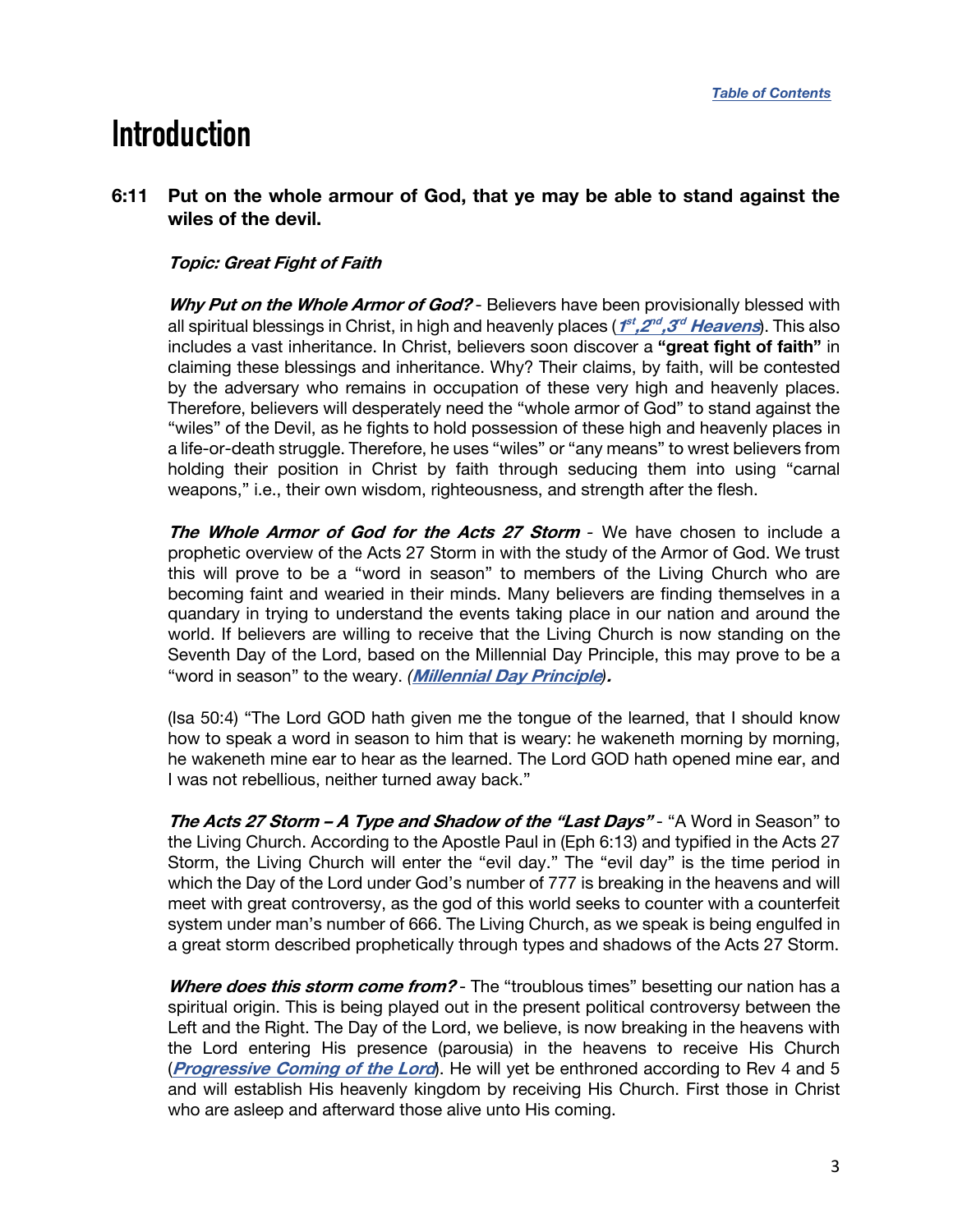**Great Opposition!** - The presence of Christ in the heavens is stirring fierce opposition from the god of this world whose kingdom is also located in "high places." Satan is feeling threatened by the Lord's presence and the eventual setting up of His kingdom in these high and heavenly places. This is a "harbinger" of things to come as Satan's dark kingdom of wicked principalities, powers and rulers will be cast to the earth and there will be an eventual cleansing of the heavens – (Rev 12).

**Satan Becoming "Desperately Wicked"** - The present storm, now raging between the secular forces on the Left is threatening the organized forces on the Right, under the Judean Christian principles, figured by the ship, in the midst of this storm. A prophetic word in season, from Acts 27. Nevertheless, the Lord will stand down to deliver the Apostle Paul, as a prisoner, and those who sail with him, figuring the Living Church as those looking up for their redemption.

**The Judean Christian Establishment Survives!** - The good news, from the "types and shadows" in the Acts 27 storm, is that the Judean Christian establishment will survive! They will emerge from this storm greatly strengthened as unified through religious "ecumenism." Sadly, the captains, as leaders, of the ship, will fail to recognize they were delivered by the Lord, Himself on behalf of those looking up for their redemption! Instead, they will lend their allegiance to religious leaders who urged "ecumenism."

**The Storm will Continue** - However, there will yet be a "social backlash" by the liberal forces against organized religious control forcing Christendom, as a whole, to begin entering into a union with the political and commercial systems. Nevertheless, doctrinal differences will cause a serious "fracture" in the ship of Christendom. This will result in a division between the Visible Church, i.e., organized Christendom figured, as the forepart of the ship, and the Invisible Church, i.e., the living organism of the Body of Christ figured, as the hinder part of the ship. There are born again Christians in the organized system and depending on the forepart of the ship. As a result, the ship figuring Christendom will break into two parts from the "violence of the waves."

**The Forepart of the Ship** - The forepart of the ship will remain as un-moveable, figuring the Visible Church as joined to the political and commercial systems becoming the accepted religious system. This union will consist of the Roman Catholic Church, Mainline Churches and others who hold to Covenant Theology or "Replacement Theology." They will contend the Visible Church has spiritually replaced Israel in the divine purposes of God.

**The Hinder Part of the Ship** - The hinder part of the ship, figuring those of the "Invisible" Church" looking up for their redemption, will gradually turn spiritually northward in seeking to lay hold of the heavenly call of the Church, as the "faith once delivered" to the Church. They will begin to look up for their redemption, by rank and order, being strengthened by the Holy Spirit and will contend for the "catching away" through the open door of translation, as the "blessed hope."

**Great Persecution! -** The coming division of the ship of Christendom between the Visible Church and the Invisible Church will result in persecution of believers who continue to look up for their redemption. These believers will be accused of holding "unsound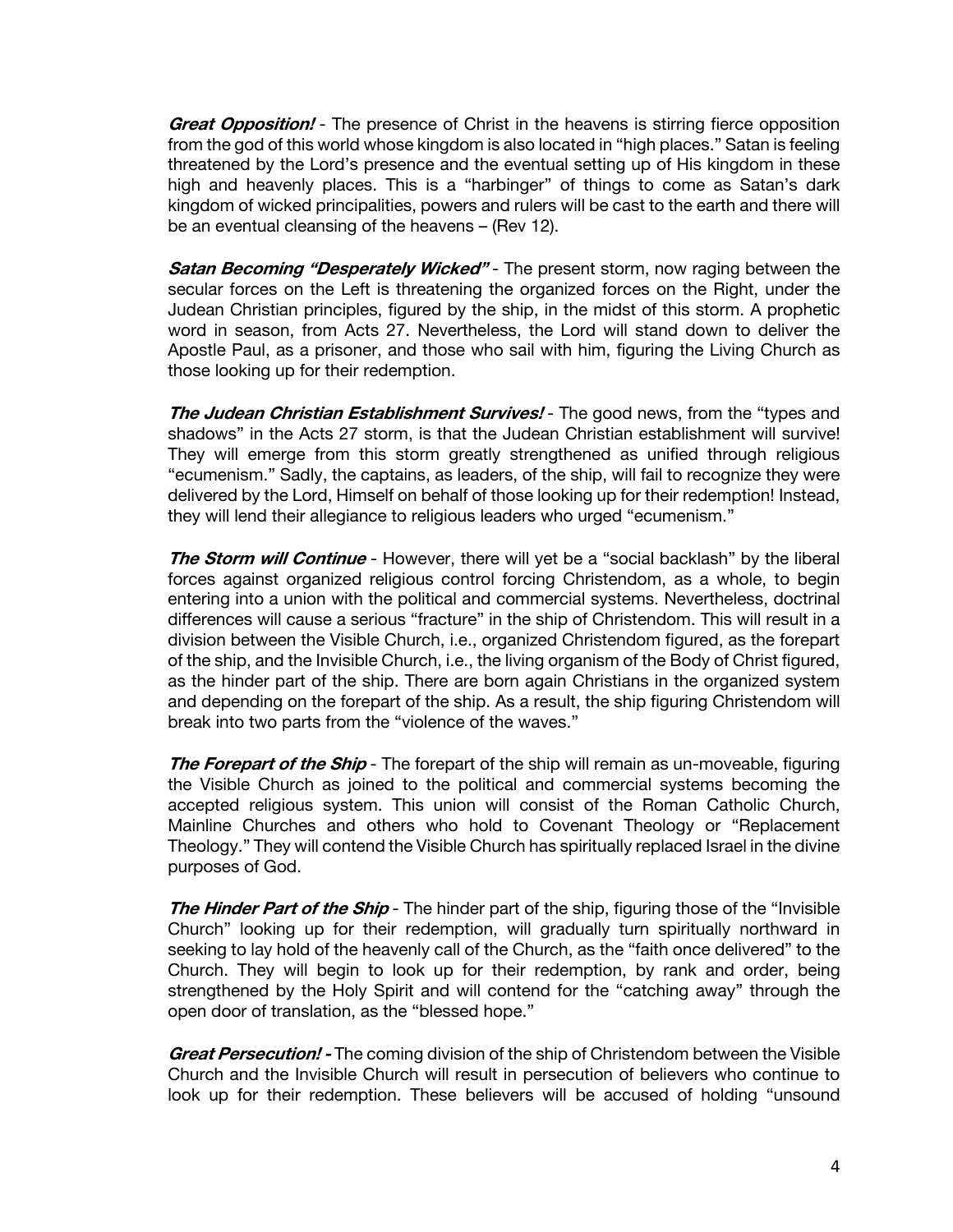doctrines" and "unsound minds" by the Visible Church. Believers who continue to look up for the heavenly calling will desperately need "the whole armor of God" in protecting their hearts and minds and defending their faith until they are caught up to meet the Lord in the air by rank and order – (I Thess 4:15-18) (**[Order of the Resurrection](https://graceassemblysandiego.info/wp-content/uploads/OrderofResurrectionopt.pdf)**).

**Beware of this Counterfeit Kingdom** *-* This is a warning to those remaining! The above union will seek to set up the Kingdom of God on earth. This will be a counterfeit kingdom of our Lord Jesus Christ under "another Jesus, another spirit, and another gospel." This kingdom will be established in the place of Israel's promised Messianic Kingdom upon the earth. This will usher in "great tribulation" to the Gentile nations and "Jacob's trouble" to Israel. Christ will return and be received by a remnant in Israel, as their Messiah. After that the Lord, Himself, will fight for His ancient people Israel in the great Battle of Armageddon. After great carnage, He will deliver the remnant and set up the true Messianic Kingdom under Israel. (Ps 110:6) "He shall judge among the heathen, he shall fill the places with the dead bodies; he shall wound the heads over many countries." Even so come, Lord Jesus! *(***[Covenant Week](https://graceassemblysandiego.info/wp-content/uploads/CovenantWeekopt.pdf)** *and* **[Sequence of Battles](https://graceassemblysandiego.info/wp-content/uploads/SequenceofBattlesopt.pdf)***)***.**

# **Commentary: "The Exaltation of the Sons of God" - A.S. Copley**

What is the primary feature of our combat? It is defensive. "Stand ... wrestle against ... withstand ... stand ... quench all the fiery darts of the wicked." Satan is the aggressor. We have been seated by Christ's ascension in our blood-bought abode. By faith, we have laid hold of our rightful possessions. We would not need to fight if the devil would not disturb us. Our conflict is not to OBTAIN our inheritance but to **HOLD** it. The word "wiles" means "methods, cunning, craft, and artifices." Satan does everything by diabolical method. Our first act of resistance is "to stand against the wiles (methods) of the devil." To fight and work methodically in divine things is to attempt to be strong in one's own might, which means defeat always. Bear in mind that method in religion is satanic, and the more pious and wiser it may appear and the more it appeals to the intellect, the more dangerous and destructive it surely is. Method is always subtle or crafty.

# **6:12 For we wrestle not against flesh and blood, but against principalities, against powers, against the rulers of the darkness of this world, against spiritual wickedness in high places.**

# **Topic: Warfare of the Church**

**Not Against "Flesh and Blood"** - The Apostle warns the Church's warfare by faith in these high and heavenly places is not against mere "flesh and blood." This includes the visible governments of this world, as organized politically, commercially, and religiously.

**Against Principalities, Powers and Rulers in "High Places"** - The Church's warfare is rather against the invisible government of Satan, as the "god of this world." He is well organized as principalities, powers, and rulers of the "darkness of this world," i.e., those that hold the world in darkness. Therefore, Satan's invisible organization is about "spiritual wickedness," meaning that Satan holds dominion over the fallen, invisible, and visible realms with the intent of holding them under layers of spiritual "darkness" ultimately blinding them against the "Light of the Gospel."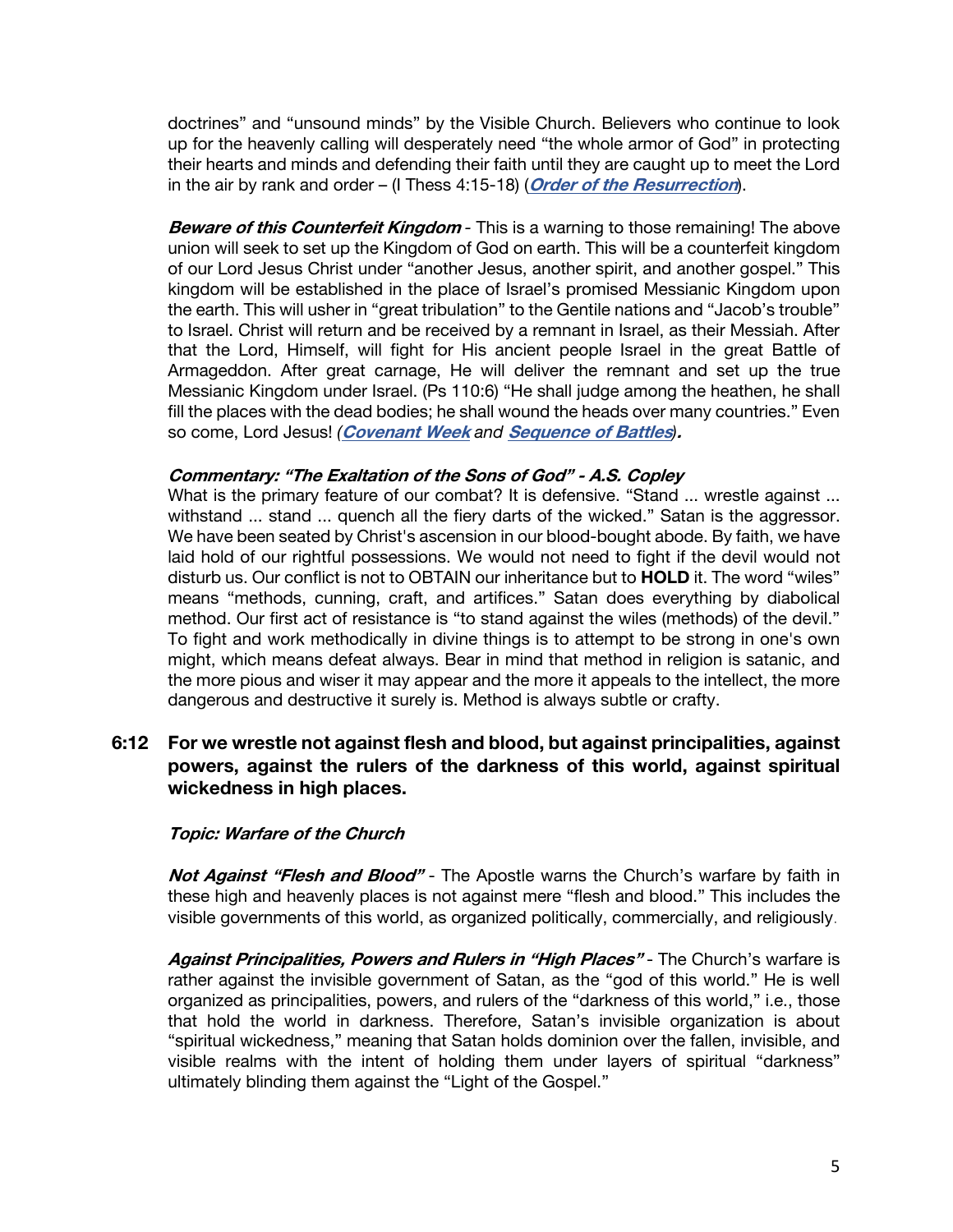(2 Cor 4:4) "In whom the god of this world hath blinded the minds of them which believe not, lest the light of the glorious gospel of Christ, who is the image of God, should shine unto them."

(1 John 5:19) "And we know that we are of God, and the whole world lieth in wickedness."

**The Darkness or Strongholds of False Religions** - Satan, as the "god of this world" operates through his invisible kingdom of darkness by holding most of the world under a spiritual darkness to God as Creator through false religions. Satan receives worship and is served under the many names of false deities. In Judean Christian circles these are referred to as the "heathen."

**The Darkness or Strongholds of Secularism** - Satan, as the "god of this world" operating through his invisible kingdom of darkness down through the visible realm, seeks to blind the minds of men to the "Light" of God as Creator through secularism. Satan is the author of atheism, agnosticism, and secular humanism, i.e., man is god. This stronghold is effective even in the Judean Christian world.

**False Religions and Secularism – The "Outer Darkness"** *-* The "outer darkness" or "double darkness" is when men's minds are blinded through the darkness of false religions and secularism. Both segments are twice removed from the "Light of God, as the Great Redeemer" and consequently the "Light of the Gospel."

(Heb 11:6) "But without faith it is impossible to please him: for he that cometh to God must believe that he is, and that he is a rewarder of them that diligently seek him." The power of the Gospel has proven greater than these strongholds.

**Satan's "Kingdom of Darkness" vs the "Light of God" as Redeemer** - Satan is greatly opposed to the "Light of the Gospel" as it reveals God as the Great Redeemer. This revelation came into the world through the Person and Work of His Son, the Lord Jesus Christ. Why such great opposition? The power of God is revealed in and through the Gospel from faith to faith. It has power to deliver men eternally out of Satan's Kingdom of Darkness, as the fallen "old creation" and to translate them into God's Kingdom of light as a "new creation." Therefore, Satan's agenda is to suppress the "Light of the Gospel" by gradually organizing it out of the "public square" in the political system and the commercial system. He likewise seduces religious systems into a mere "form of godliness" that denies the power of the Gospel.

**Satan's "Kingdom of Darkness" vs the True Church - Satan greatly opposes the true** Church, as an "organism" in holding the Headship of the Lord Jesus Christ and holding forth the "light of the Gospel" in a dark world. Therefore, Satan works tirelessly against the Church being an "organism," over which he has no control. In fact, Satan greatly fears the Church as an "organism" as joined unto the Headship of the Lord Jesus Christ and headquartered in heaven. Satan also fears the power of the Gospel in loosing subjects from his control. His greatest fear of the Church as an "organism" will be at Christ's Second Advent in which the "kingdom of darkness" will be overthrown by the Kingdom of Light happening first in the heavens and then upon the earth (**[Progressive Coming of](https://graceassemblysandiego.info/wp-content/uploads/ProgressiveComingoftheLordopt.pdf)  [the Lord](https://graceassemblysandiego.info/wp-content/uploads/ProgressiveComingoftheLordopt.pdf)***).*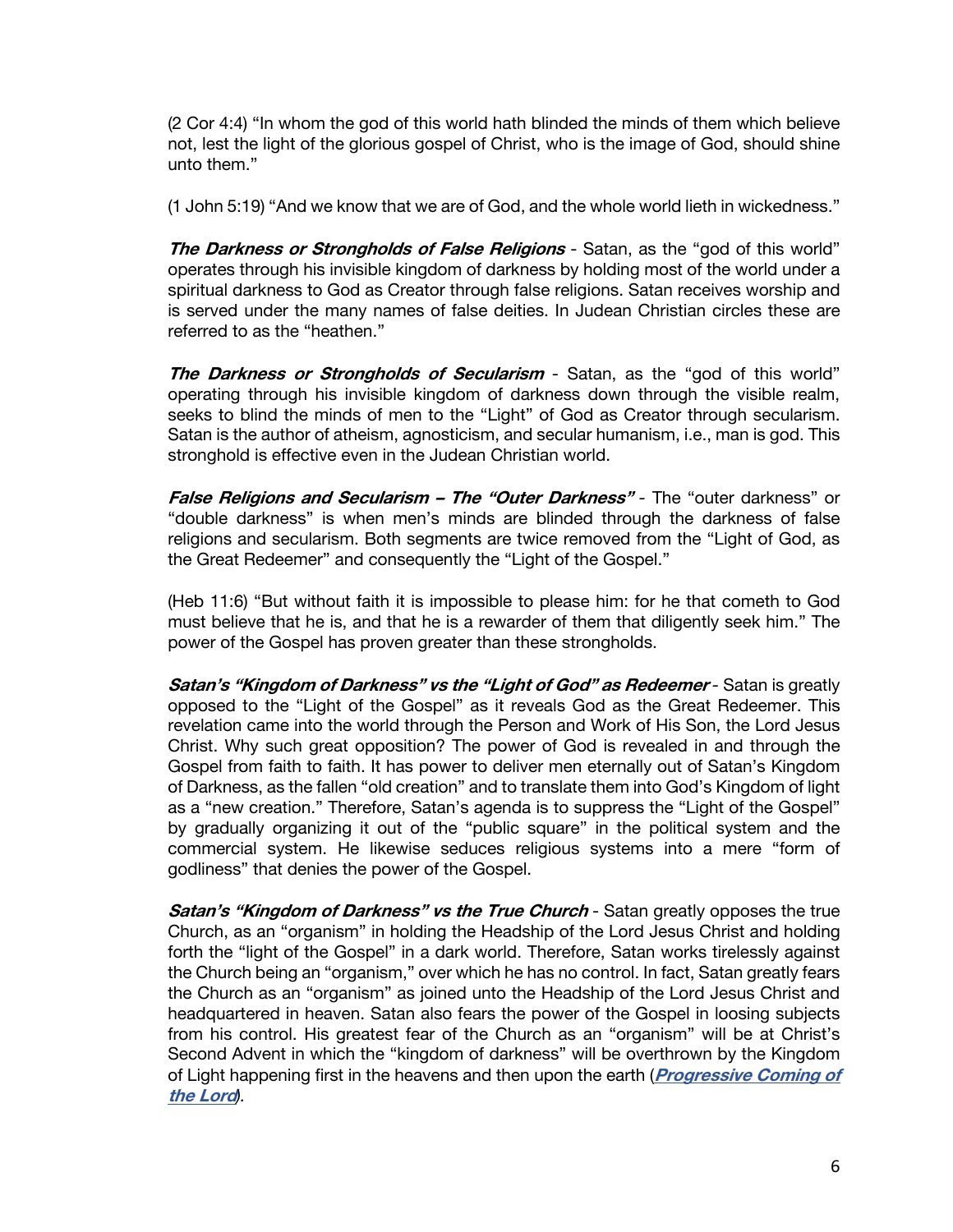**A Warning to the Church: Beware of the "Apostasy."** *Satan* feverishly opposes the true Church as an "organism," by using "wiles" to "subvert," "pervert," and "divert" them away from holding the headship of Christ. His many "wiles" or methods are hidden in the process of the "apostasy" or the gradual "falling away" from the divine order. Satan subtly seduces them under the visible headships and organizations of men. It is here they become vulnerable to his efforts to dim the "Light of the Gospel" by moving them into a "form of godliness" while effectively denying the power of the Gospel in their walk (**[Fivefold Departure of the Church](https://graceassemblysandiego.info/wp-content/uploads/FivefoldDepartureoftheChurch.pdf)**).

# **Commentary: "The Exaltation of the Sons of God" - A.S. Copley**

Our fight is not against people, though Satan operates through them. It is against wicked spirits, of which Satan is the chief. Satan is "the god of this world," "the prince of the power of the air, the spirit that now worketh in the children of disobedience" – (II Cor 4:4); (Eph 2:2). The devil has organized the wicked spirits into "principalities" or dominions, which are controlled by wicked authorities. John saw these devilish dominions symbolized by "a great red dragon, having seven heads and ten horns, and seven crowns upon his heads" – (Rev 12:3). Those heads, or authorities, are here declared to be "against the rulers of the darkness of this world." How tremendously solemn that Satan is the first organizer. Organization is a blinding snare, a crafty trick of satanic invention. Saints are fooled by its methodical chains, and they never realize its fear-imposing power until they are wholly delivered from it and swung out into the blood-bought "liberty of the children of God" – (Romans 8:21). The Headship of Christ is ignored by organization, because one body cannot have more than one head without confusion. The freedom of the sovereign operation of the Spirit is sadly hindered, and the growth of the saints is rendered impossible, by organization.

# **6:13 Wherefore take unto you the whole armour of God, that ye may be able to withstand in the evil day, and having done all, to stand.**

# **Topic: The Whole Armor of God**

Believers are, hereby, urged by the Apostle to take unto themselves the **"whole armor of God."** God's armor as couched in the Person and Work of Christ was used in eternally defeating Satan and his vast hierarchy. Therefore, believers partially clad, or lacking complete knowledge of the Gospel will suffer casualties on the battlefield. The "whole armor" is defined as the "whole Gospel." This includes the Person and Work Christ accomplished through His death, burial, resurrection, and coming again. Every believer was subsequently baptized by God, Himself, into an eternal oneness with every aspect of the Person and Work of Christ. Therefore, the Gospel is powerful! (Rom 1:16) "For I am not ashamed of the gospel of Christ: for it is the power of God unto salvation to every one that believeth; to the Jew first, and also to the Greek."

# **Believers to Provide a Threefold Stance**

**(1) Withstand:** (G)436, G473 and 2476; to stand against, oppose: resist, withstand. Believers using the armor of God, will be able to withstand or restrain the evil day (666) until they are taken out of the way.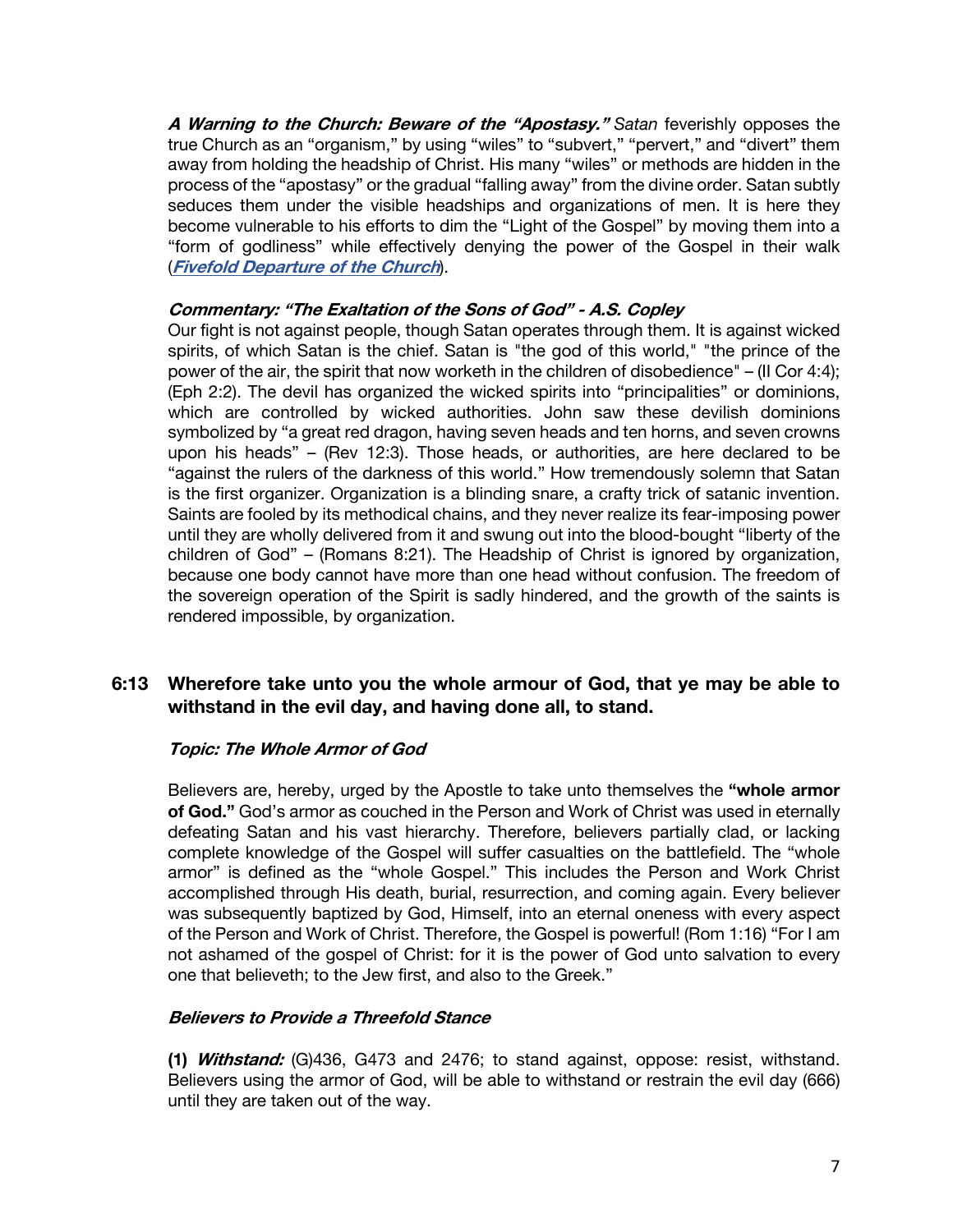**(2) Having done all to stand:** (G)2716, 2596 and 2038; to work fully, accomplish; to finish, fashion: cause, do (deed), perform, work (out). Believers using the whole armor of God, will be able to stand for the prevailing of Day of the Lord (777) and His kingdom (**[Millennial](https://graceassemblysandiego.info/wp-content/uploads/MillennialDayPrincipleopt.pdf) [Day Principle](https://graceassemblysandiego.info/wp-content/uploads/MillennialDayPrincipleopt.pdf)**.)

**(3) Stand:** (G)2476 and 5087 to stand, is used in various applications: abide, appoint, bring, continue, covenant, establish, hold up, lay, present, set (up), stanch, stand (by, forth, still, up). Believers using the armor of God will be able to stand in agreement with the Lord in the cleansing of the heavens prior to their home-go.

**A Spiritual Overview from David vs Goliath** - David, a young lad of the Tribe of Judah, tried and then refused to be clad in the armor of Saul, as they were a type of "carnal weapons" (2 Cor 10:4) of man effective only against "flesh and blood." Instead, David chose the invisible Armor of God, in using only his sling and "five small smooth stones" when confronting Goliath of the Philistines. David is a type of our Lord Jesus Christ, during His First Advent, when He confronted Goliath, a type of the world system, and slew him with "one small stone" to his head provisionally destroying the wisdom of this world through His death on the Cross and Resurrection. He will again return to confront Goliath during His Second Advent as a type of the "New World Order" organized under the number of 666. Goliath's linage possessed - six fingers and six toes – (I Sam 21:20,21). Goliath's stature was six cubits and his spear of iron weighed 600 shackles.) This system will be supported by Satan, as a trinity 666 (**[The](https://graceassemblysandiego.info/wp-content/uploads/TheWorldSystem666opt.pdf) [World](https://graceassemblysandiego.info/wp-content/uploads/TheWorldSystem666opt.pdf) [System](https://graceassemblysandiego.info/wp-content/uploads/TheWorldSystem666opt.pdf) [666](https://graceassemblysandiego.info/wp-content/uploads/TheWorldSystem666opt.pdf)**). This system will defy the Lord Jesus Christ, as the "Greater than David," in His support of His ancient people Israel. During Christ's Second Advent occurring on the Seventh Day of the Lord, Christ, as the "Greater than David," under the Divine Trinity (777) will cutoff the head of Goliath, bringing to a "nought" the power and wisdom of the "New World Order" (666).

**Spiritual Insight: David's Five Smooth Stones** - David selected only five smooth stones from the brook. Five is the number of grace. Christ, as the "Greater than David," defeated Goliath at His First Advent with only "one small stone," personified in "His Name shall be called Wonderful." Christ will return in His Second Advent as the sharp two-edged sword of the "Word of God" (Rev 19:13). Finally cutting off the head of the greater than Goliath (666). Afterward He will acquire the remaining four titles listed below under (777).

*"The Five Smooth Stones"* - (Isa 9:6) "For unto us a child is born, unto us a son is given: and the government shall be upon his shoulder: and his name shall be called **[1] Wonderful** [2] Counsellor [3] The mighty God [4] The everlasting Father [5] The Prince of Peace."

*Wonderful (first stone thrown)*: (G) 6382 pele', peh'-leh; from (H) 6381; a miracle: - marvelous thing, wonder (-ful, -fully). (The miracle of His virgin birth as the "Only Begotten" and the miracle of His Resurrection as the First Begotten!)

# **Commentary: "The Exaltation of the Sons of God" - A.S. Copley**

As intimated before, our warfare is primarily defensive. The enemies fight us, but we stand against them. Observe in vs 11 and 13, that the word **"stand"** occurs four times; hence, the absolute need of the whole armor of God. We are not called on to lay siege against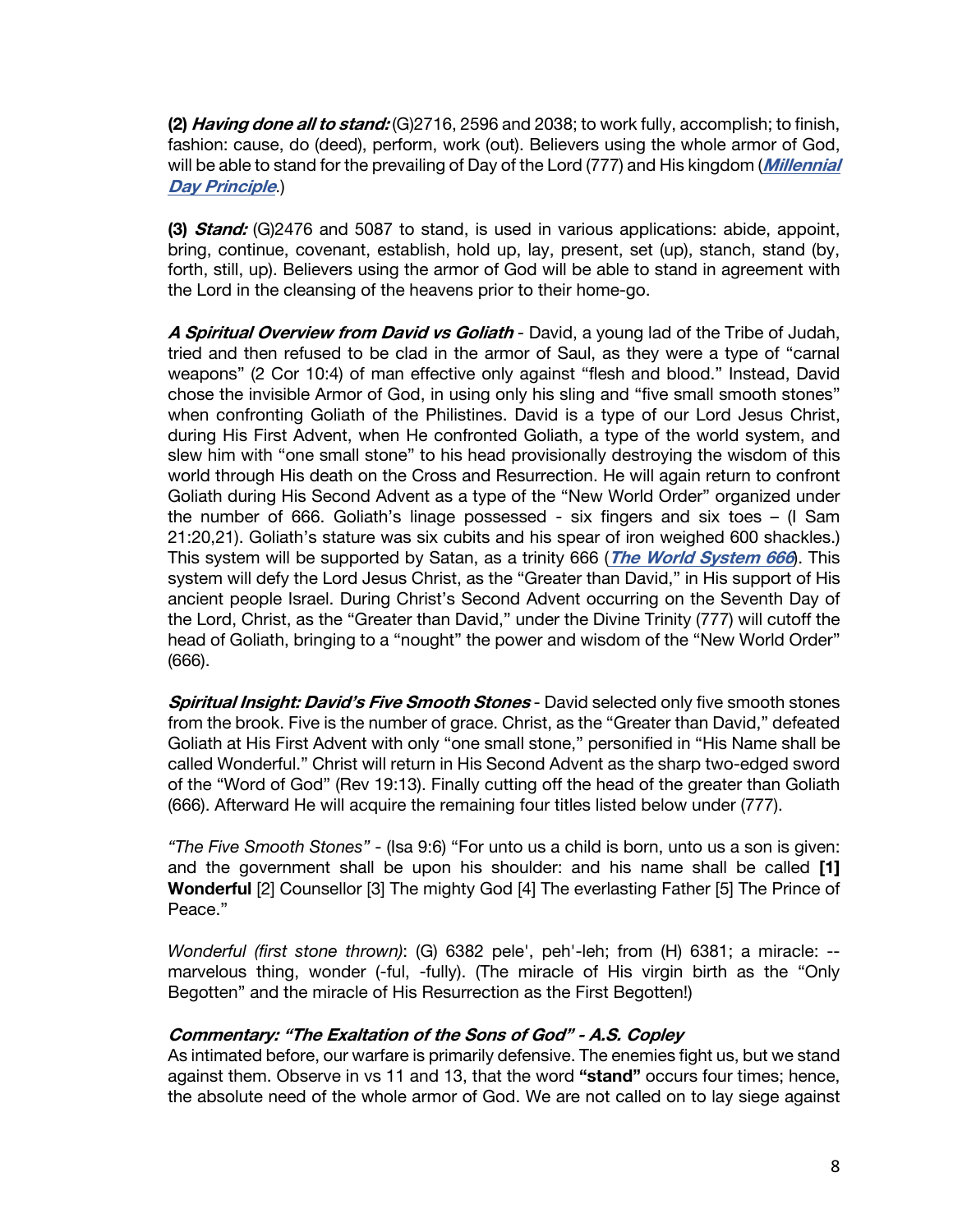Satan and his movements. We can never change the current of the times. People pray in vain in that direction. We do well to stem the tide and reach the goal in time for the Prize. God has not sent us to overthrow Christian Science or Romanism, nor to recover Protestantism from apostasy. But we are to witness to the people and thus rescue individuals, who may listen, out of these conditions, by inducing them to believe on Jesus Christ. As pilgrims and strangers passing through, we are not to yield to the inhabitants of this world. In doing so, we would be yielding to the devil. "Be not ye therefore partakers with them" – (Eph 5:7). "Be not conformed to this world (age)" – (Romans 12:2). "Have no fellowship with the unfruitful works of darkness, but rather reprove them" – (Eph 5:11). Here is where our fight arises. Our old nature, if not curbed, would readily follow the customs of the world, and accept the deceptive, religious theories afloat. This is true of beginners. After we go on with the Lord – learn His Word and grow up into Christ – even our very flesh recoils from the alluring things of men and cries out against them. Of course, it is not we but Christ living in us who refuses to allow sin to have dominion over us.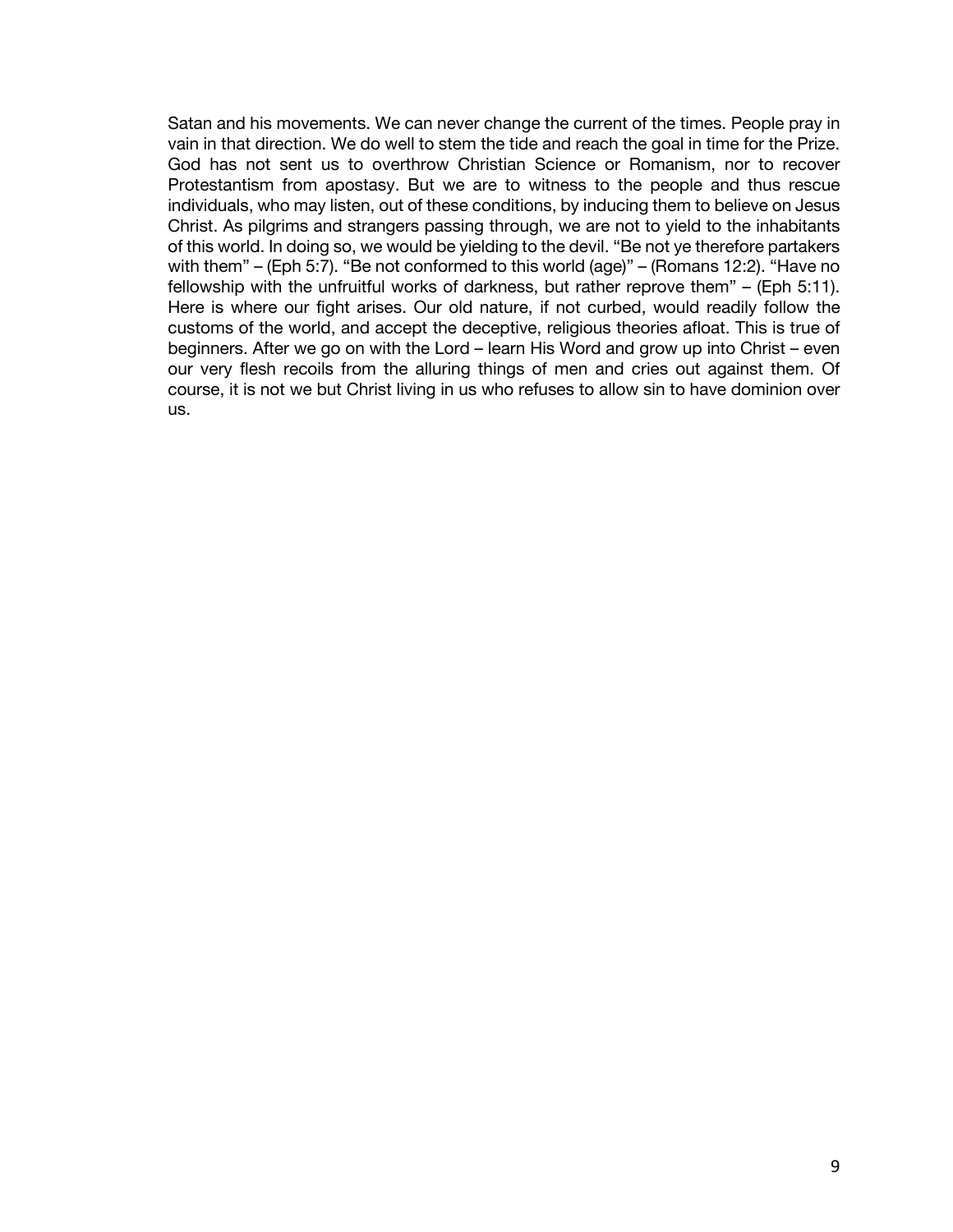# <span id="page-9-0"></span>**Girdle of Truth**

# **6:14 Stand therefore, having your loins girt about with truth, and having on the breastplate of righteousness;**

# *Topic: The Girdle of Truth as the Gospel*

*The Girdle of Truth* - The "loins" speak specifically of a place of strength in the human body. Paul calls on believers to cover their loins with truth. Likewise, Peter admonishes believers to **"gird up the loins of their mind."** With this phrase, he is speaking of the believer's new creation mind of Christ, which is able to comprehend the truth of the Gospel through revelation knowledge of the Word of God as strengthened by the Holy Spirit (I Peter 1:13).

(1 Cor 2:16) "For who hath known the mind of the Lord, that he may instruct him? but we have the mind of Christ."

*The Secret Strength of the Girdle of Truth -* The secret strength of girding our loins with truth lies in the interweaving of many threads of truth running both horizontally and vertically from Genesis to Revelation.

*The Horizontal Threads: Christ, as Divinity His Eternal Strength* - The horizontal threads which have "no beginning or ending," speak of the Divinity of Christ, as "without a seam" woven throughout the Scriptures from Genesis to Revelation.

*The Vertical Threads: Christ, as Humanity His Redemptive Strength* - The vertical threads, which have both a beginning and ending speak of the Humanity of Christ, as the "Only Begotten" of the Father, conceived in the womb of a virgin. After He was cut off for the sins of the people, He arose again from the dead as the "First Begotten" or "First born" and is alive forevermore!

(Rev 1:18) "I am he that liveth, and was dead; and, behold, I am alive for evermore, Amen; and have the keys of hell and of death."

(John 14:19) "Yet a little while, and the world seeth me no more; but ye see me: because I live, ye shall live also."

*Believers to Weave a "Girdle of Truth"* - The truth of Christ's Person and Work, as recorded in the Scriptures, must be revealed by the Holy Spirit to the believer's spiritual mind. Gradually this becomes a woven work as received "line upon line" and "here a little and there a little" – (Isa 28:10). The Old Testament and the New Testament Scriptures are replete with multiple threads setting for the truth that Christ preexisted as the Great Creator and the Eternal Word in Genesis chapter one. This same "Word was made flesh," according to John chapter one. This was made possible through the virgin birth of Christ, as the "Only Begotten" Son and following His resurrection becoming the "First Begotten" from the dead. Therefore, His Divinity and Humanity have been forever joined by God,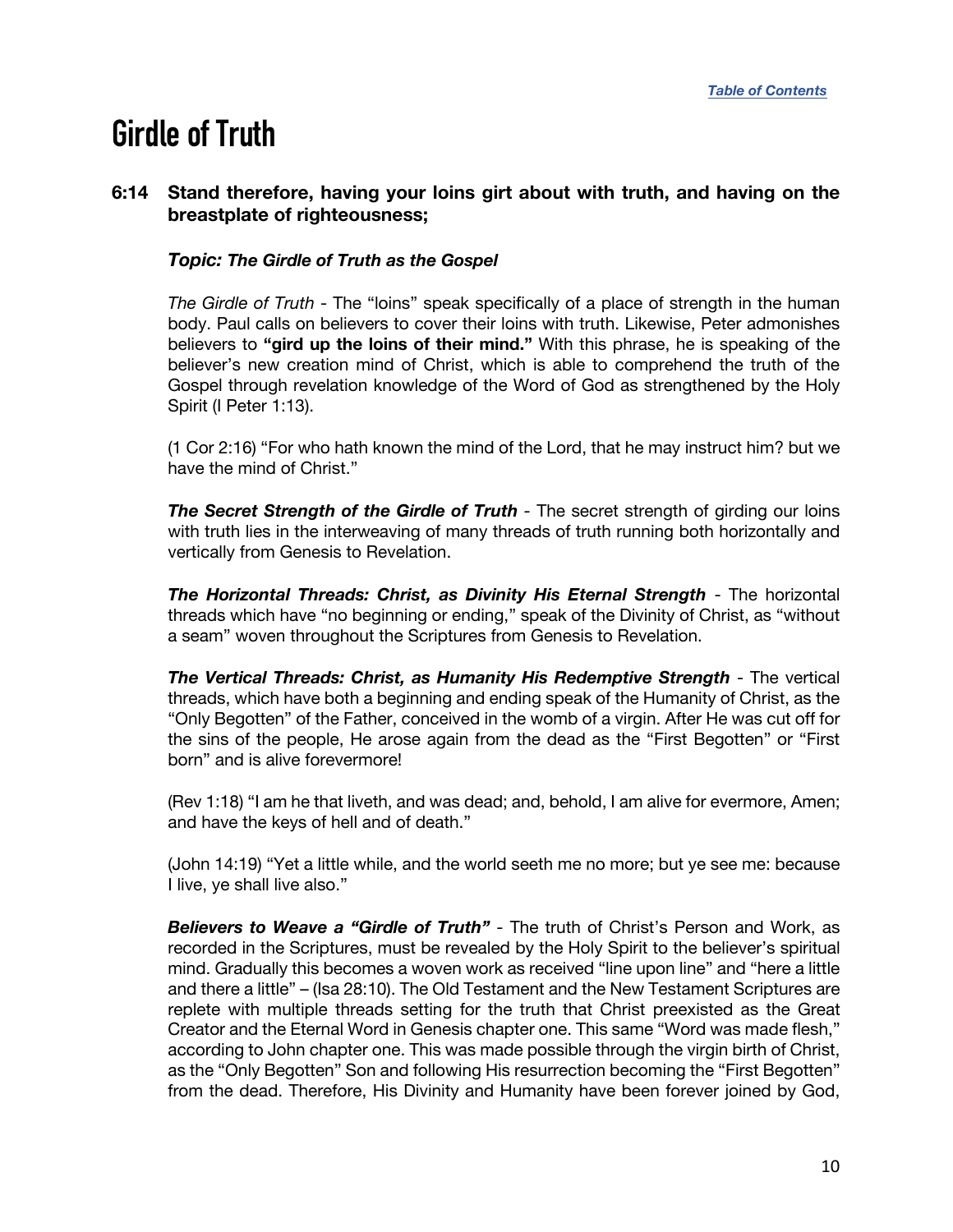"let no man put asunder." God has likewise joined the First Advent with the Second Advent, "let no man put asunder." Gradually, a girdle of truth is woven in the believer's spiritual mind. They are strengthened to thwart any attack against the Person and Work of Christ on behalf of fallen man, as perfect, finished and eternal!

**The Girdle of Truth as the Gospel** - The above truths of Christ's Person and Work, as perfect, finished, and eternal are without controversy! Therefore, the believer's salvation should also be without controversy! The believer's salvation rests solely in Christ's Person and Work and not in the works of the believer. We, therefore, received our eternal salvation as a "gift of God" by grace, or favor to Christ, through the faith of Christ! Therefore, the "girdle of truth" becomes the necessary foundation or piece that holds all the other pieces of the armor of God together. (Eph 2:8) "For by grace are ye saved through faith; and that not of yourselves: it is the gift of God:"

#### **Commentary: "The Exaltation of the Sons of God" - A.S. Copley**

**"Loins girt about with truth"** This is the primary piece of the armor. It is the solid base on which armor. To meet every onslaught of the devil, He exclaimed, "It is written." He was girded with the Truth. He was filled with it. He lived by it; for He said (quoting from Deu 8:3), "Man shall not live by bread alone, but by every Word that proceedeth out of the mouth of God" – (Matt 4:4). Likewise, if we know and believe the Word, the Holy Spirit will bring it to our remembrance when we are beset by the enemy.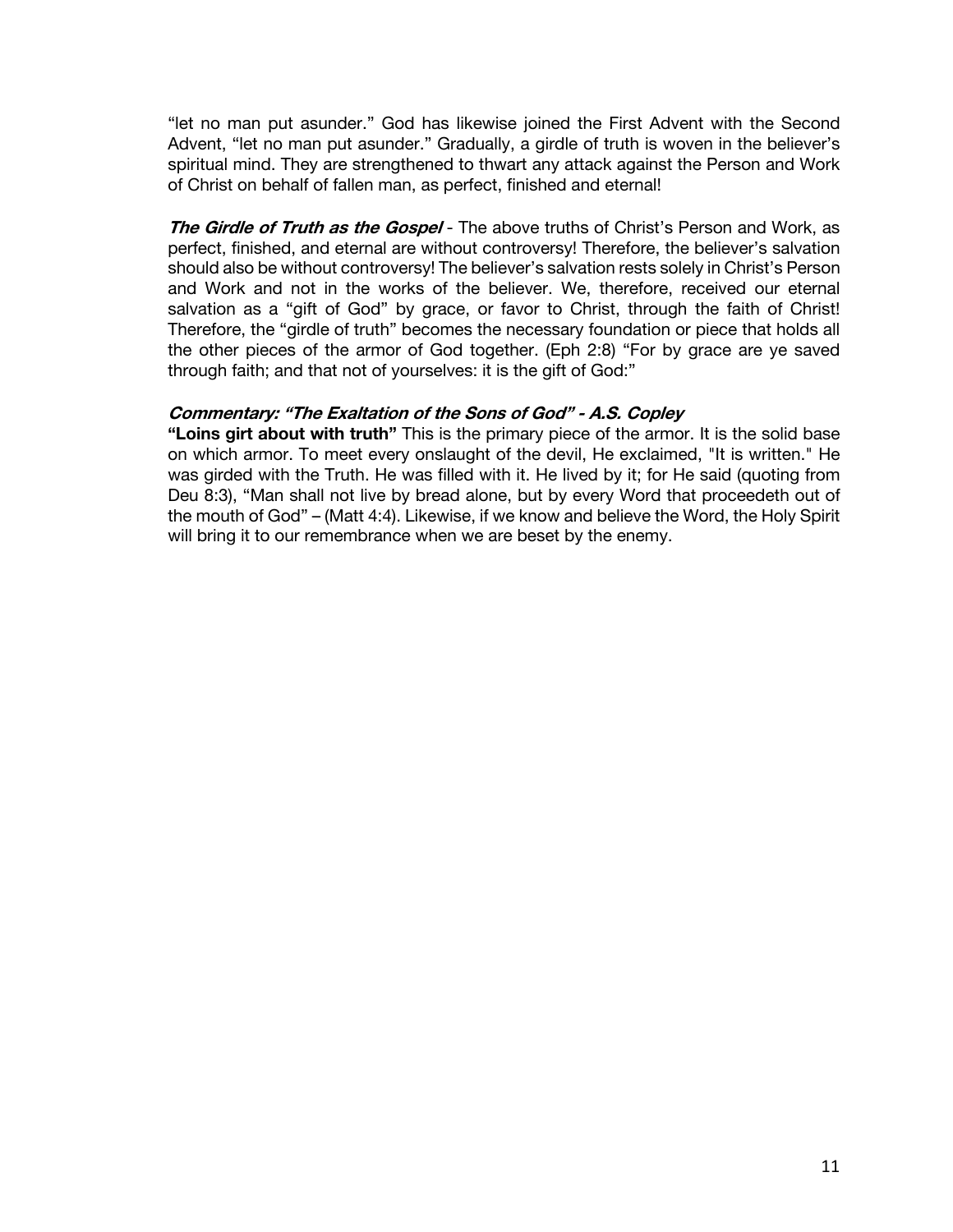# <span id="page-11-0"></span>**Breastplate of Righteousness**

# **6:14 Stand therefore, having your loins girt about with truth, and having on the breastplate of righteousness;**

# **Topic: Righteousness of Christ**

**The Breastplate of Righteousness** - The breast, which encases the heart, is by far the most vulnerable area of the believer, as a warrior. Therefore, the "breastplate of righteousness" is essential in defending the truth of the believer's eternal life, which is protected through, the righteousness of Christ and not any protection from his or her own righteousness. The first defense is the believer's eternal standing in Christ wherein His righteousness is imputed to the believer through the faith of Christ. This is doctrinally defined, as justification by faith. Subsequently, Christ becomes the imparted righteousness of the believers, through a new birth. This is doctrinally defined, as regeneration. Without the revelation knowledge of the righteousness of Christ, as twofold (1) imputed, i.e., justified or put to your account and (2) imparted, i.e., regeneration or actual new birth that dwells in you, the believer becomes vulnerable to the adversary's accusations and may experience a spiritual heart attack! Remember the adversary, as the "accuser of the brethren" seeks to condemn believers based on their personal failures, shortcomings, or lack of sanctification in their walk (**[Seven Steps of](https://graceassemblysandiego.info/wp-content/uploads/SevenStepsofGlorification.pdf)  [Glorification](https://graceassemblysandiego.info/wp-content/uploads/SevenStepsofGlorification.pdf)**). Therefore the "Breastplate of Righteousness" is specially designed to protect the heart of the believer, as a warrior from any fear of separation from God. (Please read Romans 8:38-39.)

**Note:** There is only one way for a believer to lose their eternal life, as based in the Person and Work of Christ, and that is for Christ Himself to fail or fall, as our life and righteousness, in the sight of God. That can never happen. (Rev 12:10) "…for the accuser of our brethren is cast down, which accused them before our God day and night."

**Commentary: "The Exaltation of the Sons of God" - A.S. Copley - "Having on the breastplate of righteousness"** When men shoot, they aim at the head or heart, and so, does Satan. But, if our head and heart are shielded, he cannot harm us. He knows that we cannot obtain nor hold a place in the heavenlies by any human righteousness. Therefore, he seeks to condemn us. He finds fault with us. He says that we are not the sons of God, even as the Jews accused Jesus. How then may we meet his onslaughts? Again, the conduct of the Lord is cited in (Isaiah  $59:16-17$ ) – "His righteousness, it sustained Him. For He put on righteousness as a breastplate." The Lord is righteous in Himself. That was His defense against the foe. But we must obtain righteousness from Him, having none of our own. We must walk righteously before God – (Eph 5:8-10). We overcome by faith in the blood of the Lamb, which purchased divine righteousness for us; and by our testimony that we have put on the righteousness of Christ – (Rev 12:10- 11). "He that doeth righteousness is righteous, even as He is righteous" – (I John 3:7). This piece of armor is very intimately related to the first; hence, they are named together. We shout it against the enemy that, "through sanctification of the Spirit and belief of the Truth," God chose us unto salvation – (II Thess 2:13). "For with the heart man believeth unto righteousness; and with the mouth confession is made unto salvation. For the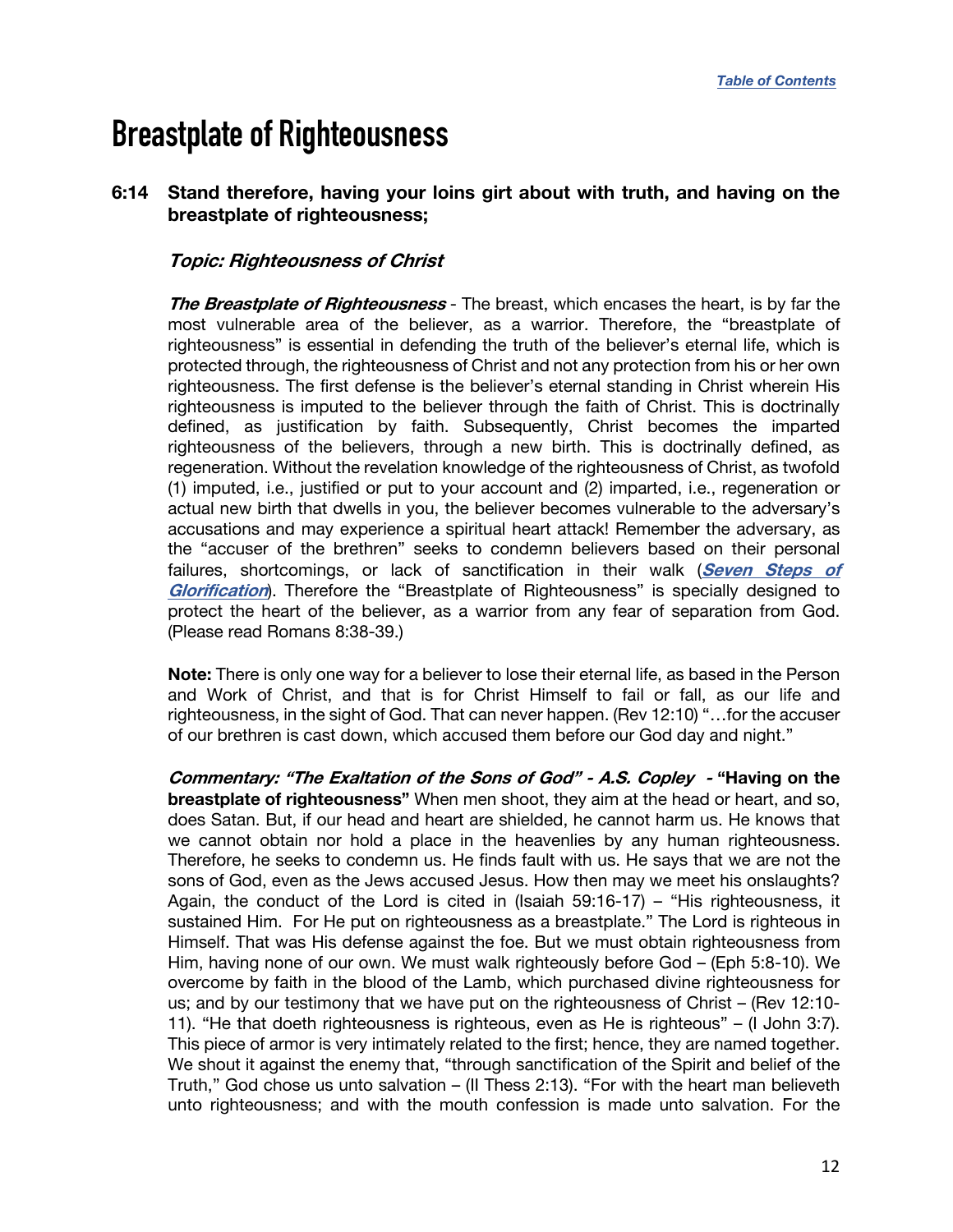Scripture saith, "whosoever believeth on Him shall not be ashamed" – (Romans 10:10- 11). The truth that Christ died for our sins and rose for our justification is an impenetrable breastplate against the cunning insinuations of the devil. "By the Word of Truth, by the power of God, by the armor of righteousness on the right hand and on the left" – (II Cor 6:7).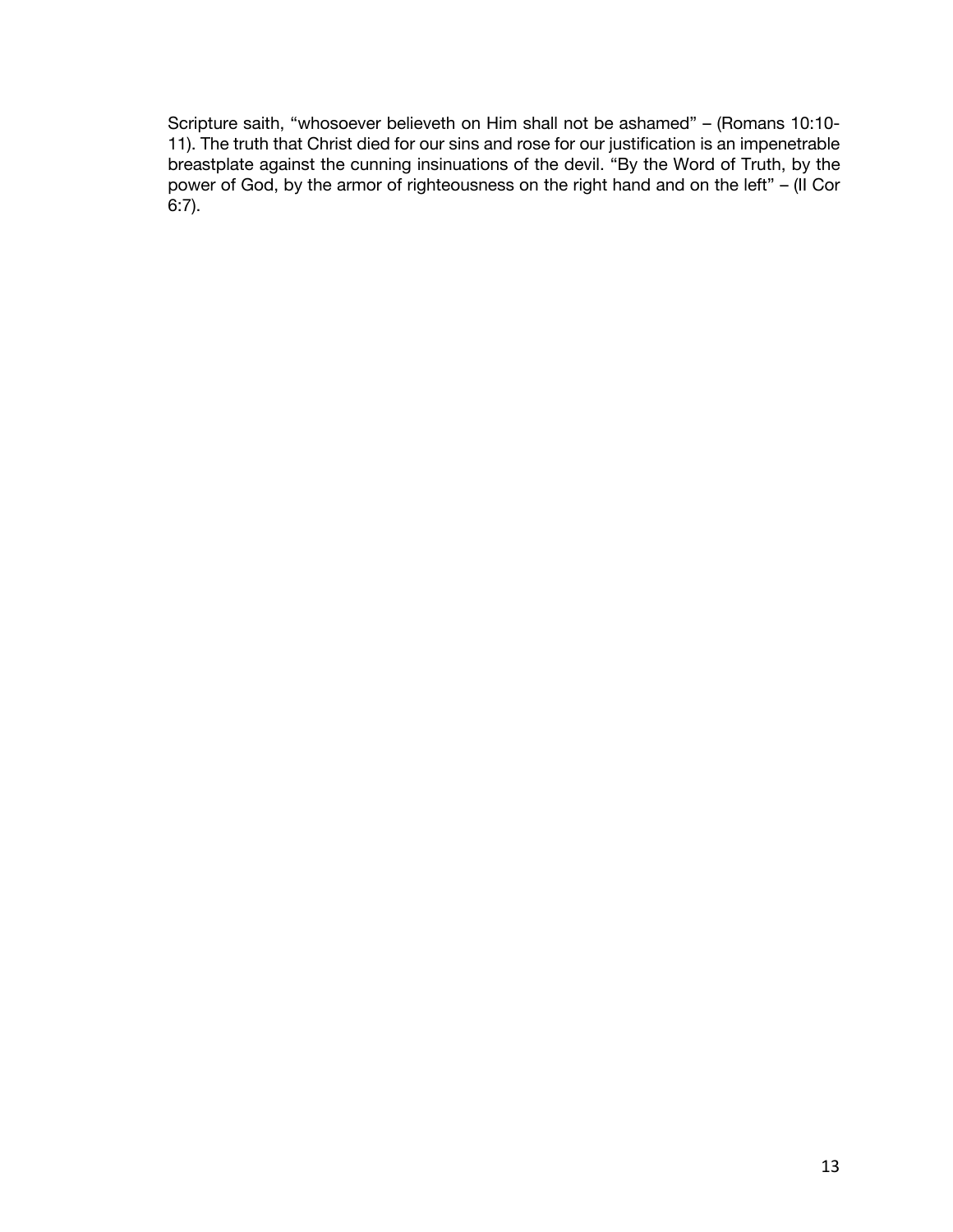# <span id="page-13-0"></span>**Feet Shod with Preparation of Gospel of Peace**

# **6:15 And your feet shod with the preparation of the gospel of peace;**

#### *Topic: Stay on the Path! Stay on Message!*

The feet of believers, as spiritual warriors, must be shod with the preparation of the Gospel of peace! This is necessary preparation to carry the Gospel of peace with God in a complete understanding of the revelation and knowledge of the Person and Work of Christ and only based on becoming a new creation in Christ. Otherwise, carriers will surely suffer a foot injury, because of rough terrain, or be tempted by rejection to turn aside from the narrow way into the broad way of compromise  $-$  (Matt 7:13,14).

*"Beautiful Feet"* **-** Our Lord, as the "Word" in Genesis one, possessed the most "beautiful feet" on the mountains of God's Covenants before descending into the very "deep valley" of His humiliation, during His First Advent. He was often weary and certainly needed His feet shod in order to finish His course. His course included the preaching of the Gospel and afterward becoming the provision of the Gospel. Following His resurrection, He became the "Messenger of the New Covenant," of Grace and Peace, first to the Jews and then to the Gentiles.

**Be Not Weary in Well Doing!** - Believers, as warriors, may suffer spiritual weariness or even "battle fatigue," in carrying the Gospel. Many will feel "strained" in trying to scale the "high" mountains as "typical" of God's Covenants. However, these mountain peaks will be necessary in grasping the gradual unfolding of God's great plan of redemption of fallen man that finally was consummated in the Person and Work of Christ, as His Son. These are referred to as "Mountain Peaks" of prophecy, spanning Mount Moriah, Mount Sinai, Mount Calvary, and Mount Zion. These successive "Mountain Peaks" represent a gradual revealing of God, as the Great Redeemer to fallen man and culminating in the great revelation of Himself through the Person and Work of Christ, His Son. This revelation was preached, first to the Jews and then to the Gentiles as the Covenant of Grace. This Covenant was promised as the "New Covenant" in (Jeremiah 31:31).

*Beware of the Valleys!* - Warriors, having scaled the "Mountains Peaks" of God's Covenants, often find themselves "cast down" when descending into the "valleys" filled with the briars and thorns of men's reasoning, unbelief, and very often rejection of the wonderful Gospel of God's Grace.

*Warriors Will Need a Spiritual Perspective: Light vs Darkness! -* Spiritual warriors, their feet prepared for battle or carrying the Gospel of peace, through the Person and Work of Christ, as believers becoming a new creation will need to "pace themselves" or they will become overwhelmed! They will soon discover in their march into warfare that they are engaged in the greater "battle of the ages" between the two spiritual realms of "Light and Darkness." They will find strength in gaining spiritual perspective that "Light" will ultimately prevail over the "Darkness." Christ will yet reign, joined by the Church comprising His heavenly kingdom as canopying over His earthly Kingdom through Israel for a thousand years of peace as the Day of the Lord (*[Seven Millennial Days](https://graceassemblysandiego.info/wp-content/uploads/SevenMillennialDaysopt.pdf)).*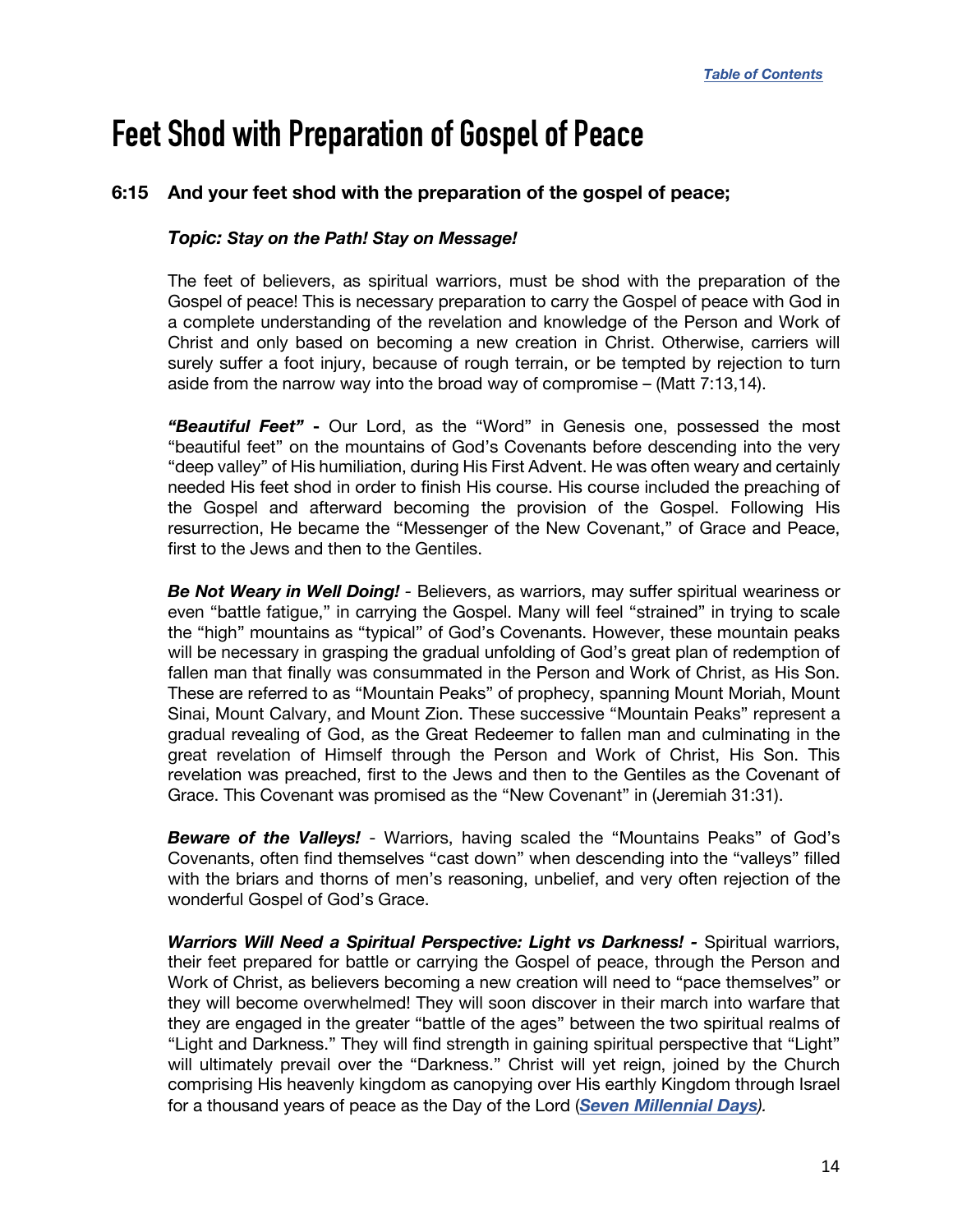There is a great responsibility when your feet are shod with the preparation of the Gospel of peace. If believers, as warriors, compromise the Gospel, they will compromise God's great redemptive plan of the ages resting in the Person and Work of Christ. This will be a serious offense for which believers must give an account at the Judgment Seat of Christ – (2 Corinthians 5:10).

(Rom 10:15) "And how shall they preach, except they be sent? as it is written, How beautiful are the feet of them that preach the gospel of peace, and bring glad tidings of good things!"

Please consider: (Gal 6:15,16), (Eph 2:15) and (Col 1:20)

#### **Commentary: "The Exaltation of the Sons of God" - A.S. Copley**

Indeed, peace comes with righteousness. "Being justified by faith (reckoned righteous), we have peace with God" – (Romans 5:1). The proclamation of "on earth peace, good will toward men," introduced this age. Christ died for us, "making peace," and now "He is our peace" – (Eph 2:13-15). For we dwell indeed in the midst of those who are for war, as we speak peace – (Psalm 120:6-7). The effective way to foil the foe is to be filled with the Gospel of peace. "Feet shod" simply means to be prepared to go with God's Message, in a peaceable and quiet spirit; for "the wicked are like the troubled sea, when it cannot rest, whose waters cast up mire and dirt. There is no peace, saith my God, to the wicked." "The way of peace they know not." Therefore, we are to hasten and proclaim His Word – "Peace, peace to him that is far off, and to him that is near, saith the Lord; and I will heal him" – (Isaiah 57:19-21, 59:8). There will be no slipping, no falling. We will go in the way of good will to men – preaching peace, making peace, and living in peace as much as lieth in us with all men – because "the God of peace" dwells in us. They who are thus shod are no strife-makers nor malicious talebearers, but "peacemakers" always. "Love as brethren" is burned into their hearts. They practice what they preach by eating their own words, even the words of peace, which they vehemently proclaim. No marvel that of them it is written, "How beautiful upon the mountains are the feet of him that bringeth good tidings, that publisheth peace" – (Isaiah 52:7); (Romans 10:15).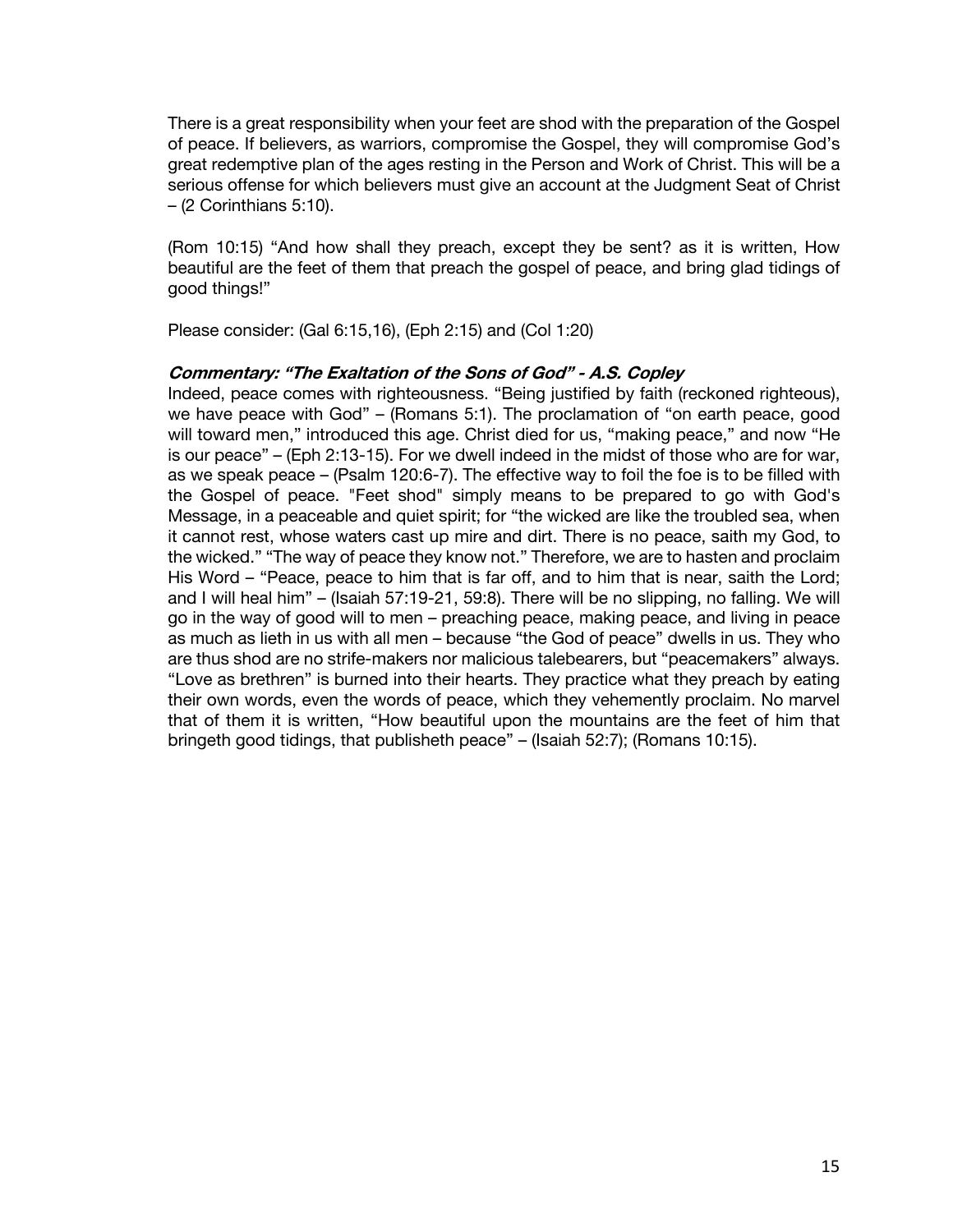# <span id="page-15-0"></span>**Shield of Faith**

# **6:16 Above all, taking the shield of faith, wherewith ye shall be able to quench all the fiery darts of the wicked.**

# **Topic: The Shield of Faith: "The Faith of Christ"**

(Gal 2:20) "I am crucified with Christ: nevertheless I live; yet not I, but Christ liveth in me: and the life which I now live in the flesh I live by the faith of the Son of God, who loved me, and gave himself for me."

**The Warrior's Overall "Self Defense"** - "Above all" take the "shield of faith" as an overall defensive weapon. This "shield" can be maneuvered to protect the entirety of the warrior's body, though covered by armor, from taking a "direct hit." The "fiery darts" of the "wicked one" may be fired in clusters yet designed to target specific areas.

**What is the Shield of Faith? -** The "shield of faith" is clearly defined in Scripture as "the faith of Christ." "His faith" as a gift of God was divinely imparted to every believer when they were dead in sins and trespasses enabling them to believe the Gospel. Through the Gospel Christ becomes the life of every believer, which He continues to live through them by His faith (Gal 2:20)!

Where do the Fiery Darts come from? - "Fiery darts" both in the Old Testament and New Testament speak of tongues "set on fire" from hell, as "fiery darts" from the "wicked one." They are sometimes described as poisonous serpent bites. These vicious verbal attacks against believers, especially as spiritual warriors, are against Christ, as their life. The "wicked one" seeks to deeply wound believers, out of his intense hatred of Christ and the Gospel. As believers discern the true source of these "fiery darts," as from the "wicked one," against Christ, as living, walking, and often ministering the Gospel through them, they will learn to wield the "shield of faith" to quench them or deflect them, as personal attacks.

**Tongues as "Fiery Darts"** - "Fiery Darts" generally emanate from the tongues of unbelievers, but they may also emanate from the tongues of believers who have failed to judge their old creation nature. These can be particularly painful. These tongues may target the believer's faith, walk, or even their ministry but are disguised as personal attacks. These "fiery tongues" may be speaking doctrines contrary to the truth, aimed at undermining the faith. These tongues are "set on fire from hell," according to (James 3:6).

We might want to consider the divine purpose for "tongues of fire" as evidence of receiving the Holy Spirit in (Acts 2:4). This demonstrates the sanctifying power of the Holy Spirit to purge lips of believers from speaking evil doctrines *(***[Three Evil Doctrines](https://graceassemblysandiego.info/wp-content/uploads/ThreeEvilDoctrines.pdf)***).*

**Coals of Fire:** (Isa 6:6-7) "Then flew one of the seraphims unto me, having a live coal in his hand, which he had taken with the tongs from off the altar: And he laid it upon my mouth, and said, Lo, this hath touched thy lips; and thine iniquity is taken away, and thy sin purged."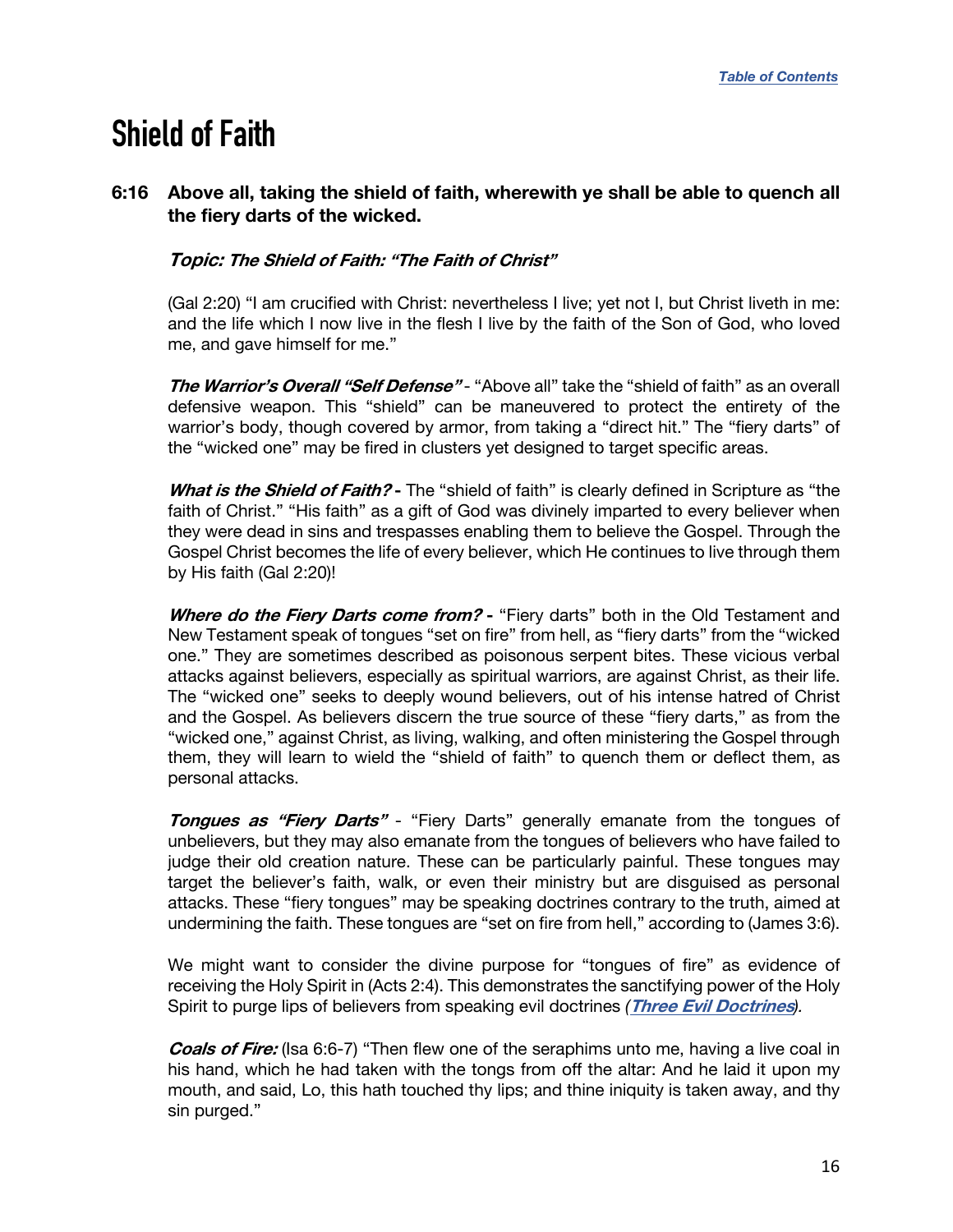Consider (Ps 140:3), (Job 20:16), and (Rom 3:13).

(James 3:6) "And the tongue is a fire, a world of iniquity: so is the tongue among our members, that it defileth the whole body, and setteth on fire the course of nature; and it is set on fire of hell."

*Shield:* (G)2375 and 2374; a large shield (as door-shaped): shield "door;" a portal or entrance (the opening or the closure: door, gate).

*Faith:* (G)4102 and 3982; persuasion, credence, conviction (of religious truth, or the truthfulness of God or a religious teacher), reliance upon Christ for salvation; constancy in such profession; the system of religious (gospel) truth itself: assurance, belief, believe, fidelity.

# **Commentary: "The Exaltation of the Sons of God" - A.S. Copley**

Every manipulation of every weapon is by faith. Faith in divine Truth makes that Truth practical and powerful in our lives. Faith in the righteousness of Christ enables us to walk uprightly in this evil world, so that Satan cannot condemn us before men, and God will not disapprove of us nor be ashamed of us at last – (I Cor 9:27), (I John 2:28). "I therefore so run, not as uncertainly; so, fight ... not as one that beateth the air" – (I Cor 9:26). Our impenetrable "shield of faith" wards off and quenches Satan's burning darts of ridicule, criticism, accusation, condemnation, and reproach. His kindled darts are his most painful attacks. Thank God, faith in the precious Word rises and overflows them all like a stream of water that extinguishes a flame.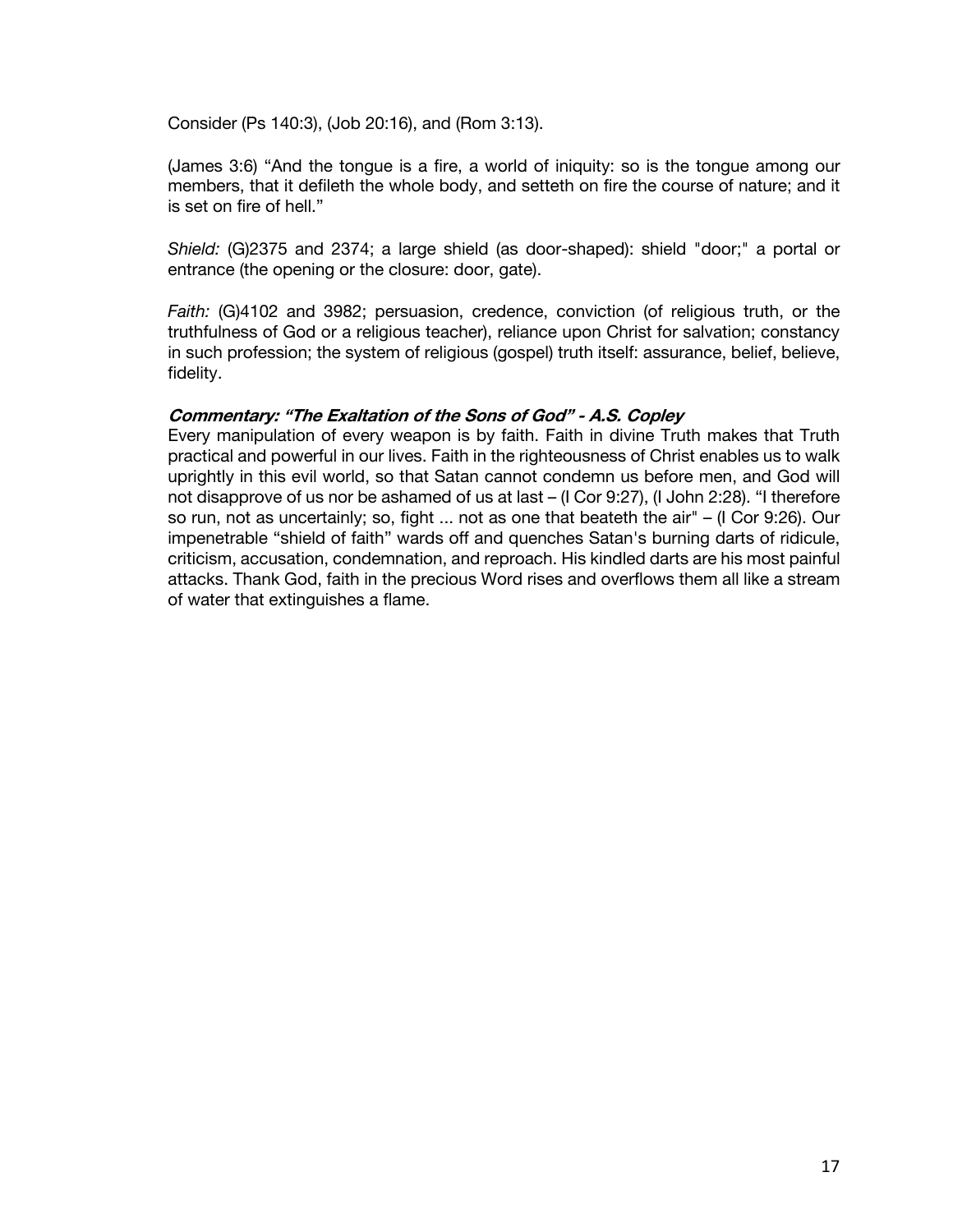# <span id="page-17-0"></span>**Helmet of Salvation**

# **6:17 And take the helmet of salvation, and the sword of the Spirit, which is the word of God:**

### **Topic: The Helmet of Salvation: Used to Defend the Faith Once Delivered**

**"The helmet of salvation"** is designed to protect the head or quite literally the mind of believers, as warriors, in defending the "Blessed Hope!" This piece of armor protects the mind against the adversary's planting insidious doubts or unbelief, that would fester and inhibit God's finishing a "good work" in believers of glorifying their bodies in the image of Christ. God's promises are sure and include the resurrection of the body, as incorruptible or changing the mortal body into one of immortality. This twofold work was finished when Christ received His glorified body and was bodily translated forty days later. Believers, as baptized by God into Christ's Person and Work are henceforth sealed as a purchased possession by the Holy Spirit of promise, until the day of redemption – (Ephesians 4:30).

**The Blessed Hope Must Be Defended** - Doctrinally, the "Blessed Hope" has been defined, as stated above. Howbeit, the "Blessed Hope" as it relates to translation of those alive unto the coming (parousia) or presence of the Lord in the heavens will need to be vigorously defended in these "last days" *(***[The Progressive Coming of the Lord](https://graceassemblysandiego.info/wp-content/uploads/ProgressiveComingoftheLordopt.pdf)***).* Why? There has been a "falling away" from the doctrine of the rapture of the Church as escaping through an open door into heaven. There are many believers embracing a "kingdom now" theology teaching the Church will enter an earthly kingdom. Please Study the following: (I Thess 4:16, 17) and (I Cor 15:51-52).

**The Helmet of Salvation in the "Last Days"** - The "Helmet of Salvation" will prove essential in defending the mind of believers trusting to be changed and caught up through the "open door." The Apostle Paul warns the Living Church they will enter the "evil day." The "evil day" defines the Seventh Day of the Lord breaking in the heavens as under God's divine number of 777. However, the Day of the Lord and His redemptive purposes will be greatly challenged by the adversary in an all-out effort to continue man's day and man's order under the system as number 666.

**A Great Fight of Faith!** - The adversary will engage the Living Church in a great fight of faith as they try to lay hold of the "faith once delivered" of being translated through an open door in heaven. The Church will awake to find herself in great need of the "times of restoration" under a final outpour of the Holy Spirit *(***[Seven Good Years](https://graceassemblysandiego.info/wp-content/uploads/SevenGoodYearsandSevenEvilYears.pdf)***),* to recover from the "apostasy," i.e., the "falling away" *(***[Spirit Storm](https://graceassemblysandiego.info/wp-content/uploads/SpiritStorm.pdf)***).* Many in the Church who did not have "an ear to hear" will discover that they have slept into the Day of the Lord, through an unwillingness to search into the "times and seasons" and therefore have not watched! They will also discover that a spiritual drunkenness has overcome them, as a result of "swallowing" a cunningly devised fable of the "great snatch" or the Church is suddenly translated at the same time without warning *(***[Order of the Resurrection](https://graceassemblysandiego.info/wp-content/uploads/OrderofResurrectionopt.pdf)***).*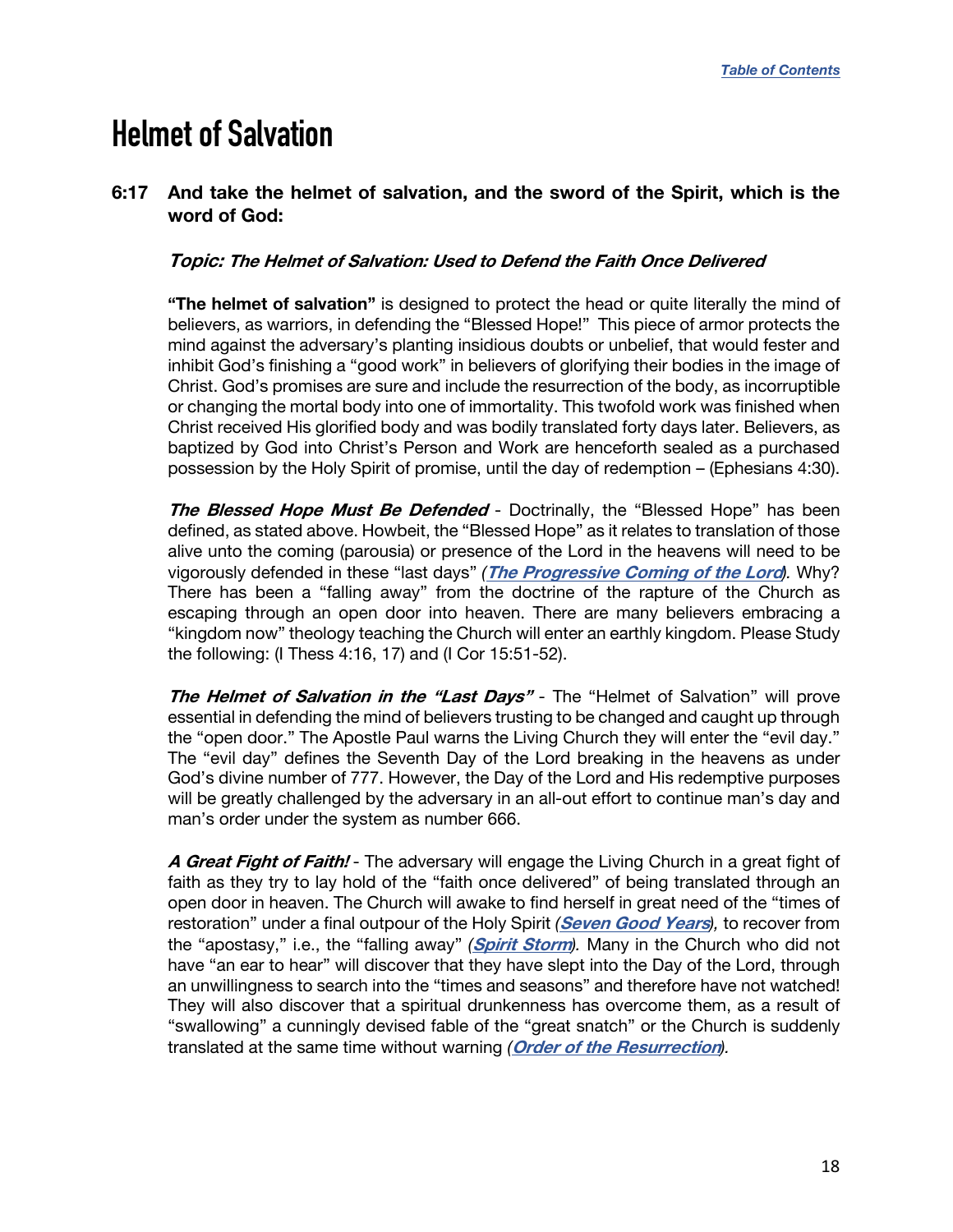(2 Pet 1:16) "For we have not followed cunningly devised fables, when we made known unto you the power and coming of our Lord Jesus Christ, but were eyewitnesses of his majesty."

#### **Spiritual "Anchors" in the "Last Days"** *(***[Which](https://graceassemblysandiego.info/wp-content/uploads/WhichTranslationisGodsWordArticle.pdf) [Translation](https://graceassemblysandiego.info/wp-content/uploads/WhichTranslationisGodsWordArticle.pdf) [is](https://graceassemblysandiego.info/wp-content/uploads/WhichTranslationisGodsWordArticle.pdf) [God's](https://graceassemblysandiego.info/wp-content/uploads/WhichTranslationisGodsWordArticle.pdf) [Word?](https://graceassemblysandiego.info/wp-content/uploads/WhichTranslationisGodsWordArticle.pdf)***)*

(1 Tim 1:10) - Sound doctrine (2 Tim 1:7) - Sound mind (2 Tim 1:13) - Sound words (2 Tim 4:3) - Sound doctrine (Titus 1:9) - Holding the faithful word (Titus 1:13) - Sound in the faith (Titus 2:2) - Sound in faith (Titus 2:8) - Sound speech

#### **Commentary: "The Exaltation of the Sons of God" - A.S. Copley**

**"And take the helmet of salvation"** In (I Thess 5:8) – "Putting on ... for a helmet, the hope of salvation." We are saved "by faith," as to our justification or standing now -(Romans 5:1). But "we are saved by hope" as to our full salvation, which includes "the redemption of our body" – (Romans 8:23-25). In I Thessalonians, reference to especially being kept from passing through the tribulation, "we are saved by hope" – that is, we hope in God to escape those dreadful days. Hence, this piece of the panoply must do particularly with our bodies. The enemy attacks them with sickness and pain. He would crush the life out of us and make us leave this sphere of action before our appointed time. He would induce a premature death. But the helmet of salvation, the hope of translation, overcomes Satan's assaults against our bodies; for we insist on departing without dying, even as did Enoch. "Moses ... died ... according to the Word of the Lord" (Deu 34:5), and so did Paul who had "fought a good fight," finished his course, and "kept the faith" (II Tim 4:7). So, may we die in God's will, if we die at all. But the coming of Jesus is so near, that we hope to live to be taken by way of translation. Therefore, if the enemy assails our bodies and insinuates that our career is ended, we can hoist our "helmet, the hope of salvation" from dying by disease, the hope of being translated, the hope of being kept "from the hour of temptation (trial), which shall come upon all the world" – (Rev 3:10).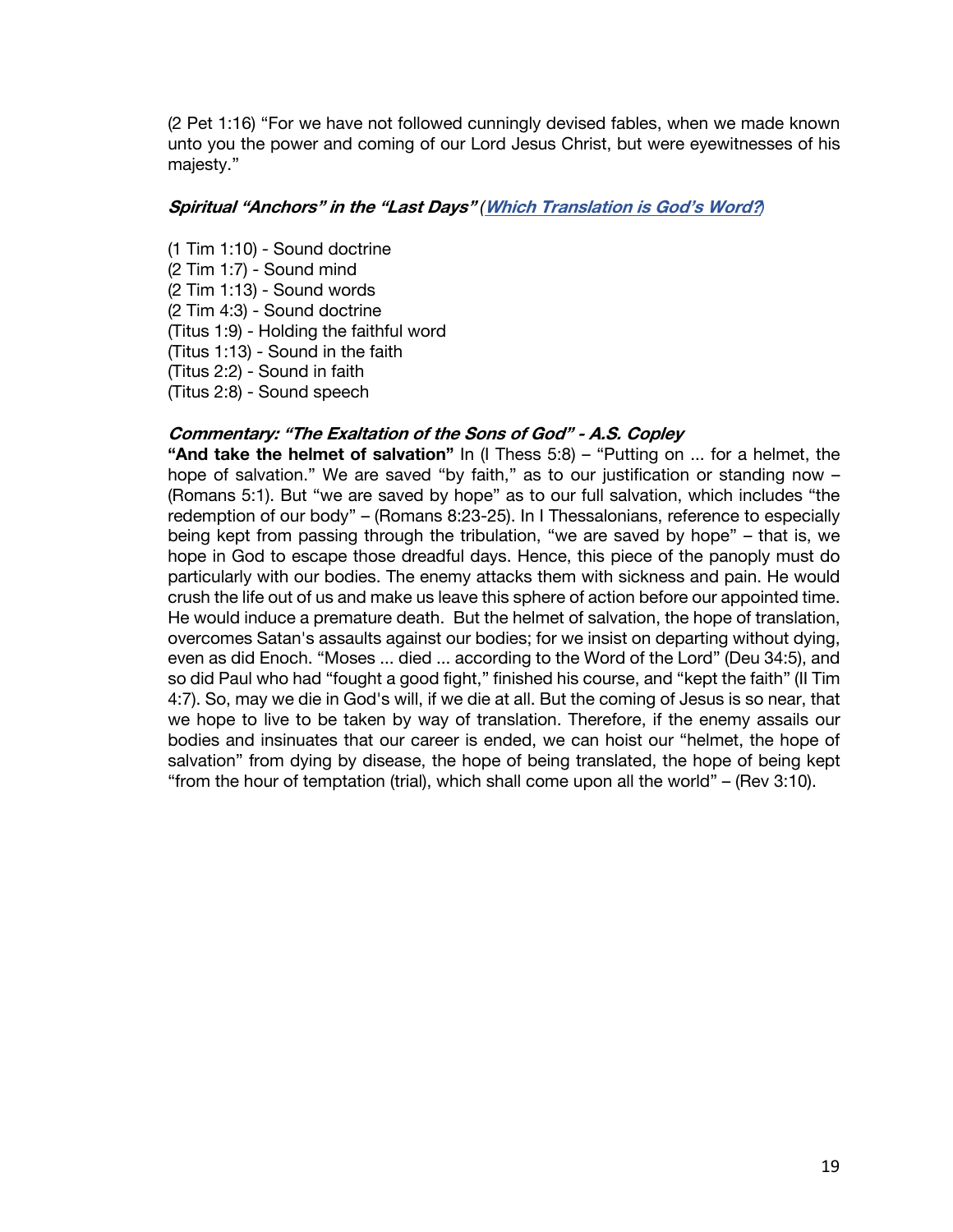# <span id="page-19-0"></span>**Sword of the Spirit**

# **6:17 And take the helmet of salvation, and the sword of the Spirit, which is the word of God:**

### **Topic The Sword of the Spirit as a Two-edged Sword**

**The Sword of the Spirit** *-* The Sword of the Spirit as a two-edged sword is the only offensive weapon listed in the Armor of God- (Heb 4:12). Therefore, believers, as warriors, will need an understanding into using this powerful weapon, in preaching the Gospel wielding it offensively, as the Church enters the "evil day." (Heb 4:12) "For the word of God is quick, and powerful, and sharper than any twoedged sword, piercing even to the dividing asunder of soul and spirit, and of the joints and marrow, and is a discerner of the thoughts and intents of the heart."

**The Sword of the Spirit: "The Word was made flesh."** *-* This powerful weapon, first and foremost, speaks of the eternal Word as the Great Creator of (Genesis 1:1). It is John who reveals "the Word was made flesh" in (John 1:1) and (John 1:14). "The Word was made flesh" became the Word spoken as Christ the Only Begotten of the Father. Through Christ, the powerful work of redemption was accomplished through the power of the Holy Spirit. Through His death the world, the flesh, and the Devil and his dark kingdom were cut off and put away through His burial. Through Christ's resurrection all things were made new.

#### **Three Aspects of the "Two-edged Sword" of the Spirit**

- (1) **The "twoedged sword" of the Gospel as the Work of Redemption**. The two-edged sword based in the Person and Work of Christ, speaks of the twofold work of redemption in provisionally cutting off the old creation and making provision for the new creation.
- (2) **The "twoedged sword" of the Gospel as discerning and divisive.** As a "sharp" sword, it pierces inwardly and is able to discern the thoughts and intents of the heart of the hearers. It makes divisions accordingly. The hearer may choose to "hear or forebear" which becomes a choice between faith and unbelief.

**Note:** The choice of hearers is ultimately between remaining in the old creation of unbelief or becoming a new creation by faith, as a gift of God. This choice is true for unbelievers in receiving or rejecting the Gospel. It is also true for believers in making decisions regarding the provisions of the Gospel as to their walk in the old creation or in the new creation.

(3) **The "twoedged sword" as Christ's First and Second Advents.** The two advents of Christ are depicted as "one sword" having two edges. Herein is revelation knowledge that God has joined the First Advent of Christ with His Second Advent and though separated they must never be put asunder. (Mark 10:9) "What therefore God hath joined together, let not man put asunder."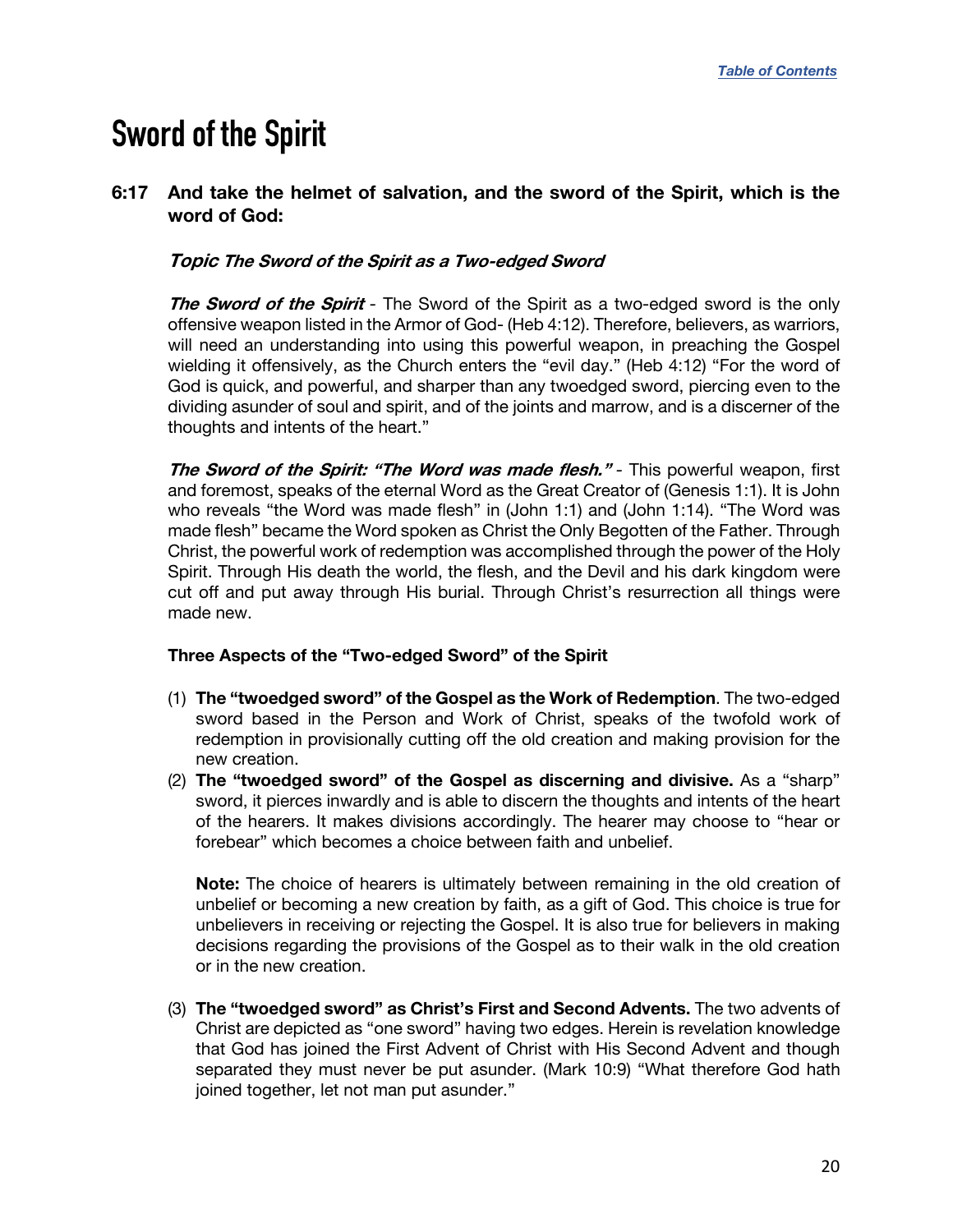*Twoedged*: (G)1366. distomos, dis'-tom-os; from (G)1364 and (G)4750; double-edged: - -with two edges, two-edged.

**The "twoedged sword" as the written Word of God** - After Christ accomplished His work of redemption through the power of the Holy Spirit, the account became known as the Gospel. During the "early rain" of the Holy Spirit, this Gospel was gradually placed into writings as penned by the Early Church Apostles, under the inspiration of the Holy Spirit. The Book of Revelation, as the 66th book, was written in AD 95-96, and completed the Canon of the Scriptures, as the New Testament and the God breathed Holy Scriptures.

**The "twoedged sword" as the Word of God ministered** - The Gospel ministered, based on the Person and Work of Christ, and anointed by the Holy Spirit becomes the "sword of the Spirit." As such the Gospel becomes the only offensive weapon in the arsenal of believers, as warriors. The anointed Gospel becomes powerful and able to liberate captives out of Satan's kingdom of darkness and translate, or transplant, them into the kingdom of light of God's dear Son.

(Rom 1:16) "For I am not ashamed of the gospel of Christ: for it is the power of God unto salvation to every one that believeth; to the Jew first, and also to the Greek."

(Col 1:13) "Who hath delivered us from the power of darkness, and hath translated us into the kingdom of his dear Son:"

*Jesus Christ of Nazareth Anointed to Preach the Gospel* **- (Luke 4:18,19) "The Spirit** of the Lord is upon me, because he hath anointed me to preach the gospel to the poor; he hath sent me to heal the brokenhearted, to preach deliverance to the captives, and recovering of sight to the blind, to set at liberty them that are bruised, To preach the acceptable year of the Lord."

- 1. The Brokenhearted healed
- 2. The Captives delivered
- 3. The Blind recover their sight
- 4. The Bruised set at liberty
- 5. The Acceptable year of the Lord preached

**Note:** Five, the number of God's grace is revealed in the Gospel, as the only remedy for fallen man, spiritually and physically.

**Preach the gospet.** (G)2097. euaggelizo, yoo-ang-ghel-id'-zo from (G)2095 and (G)32; to announce good news ("evangelize") espec. the gospel: --declare, bring (declare, show) glad (good) tidings, preach (the gospel).

**The "twoedged sword" of the Spirit - A Prophetic Viewpoint (Rev 1:16)** - Judgment Beginning at the House of God (I Peter 4:17). The sharp "twoedged sword" as proceeding "out of the mouth" of the Lord is being thrust into the midst of the Seven Churches on the Day of the Lord (**[Mystical Church – Day of the Lord](https://graceassemblysandiego.info/wp-content/uploads/MysticalChurchDayoftheLordopt.pdf)***)*. This is a description of the Judge and judgment beginning at the house of God, according to (Rev 1, 2, and 3). Please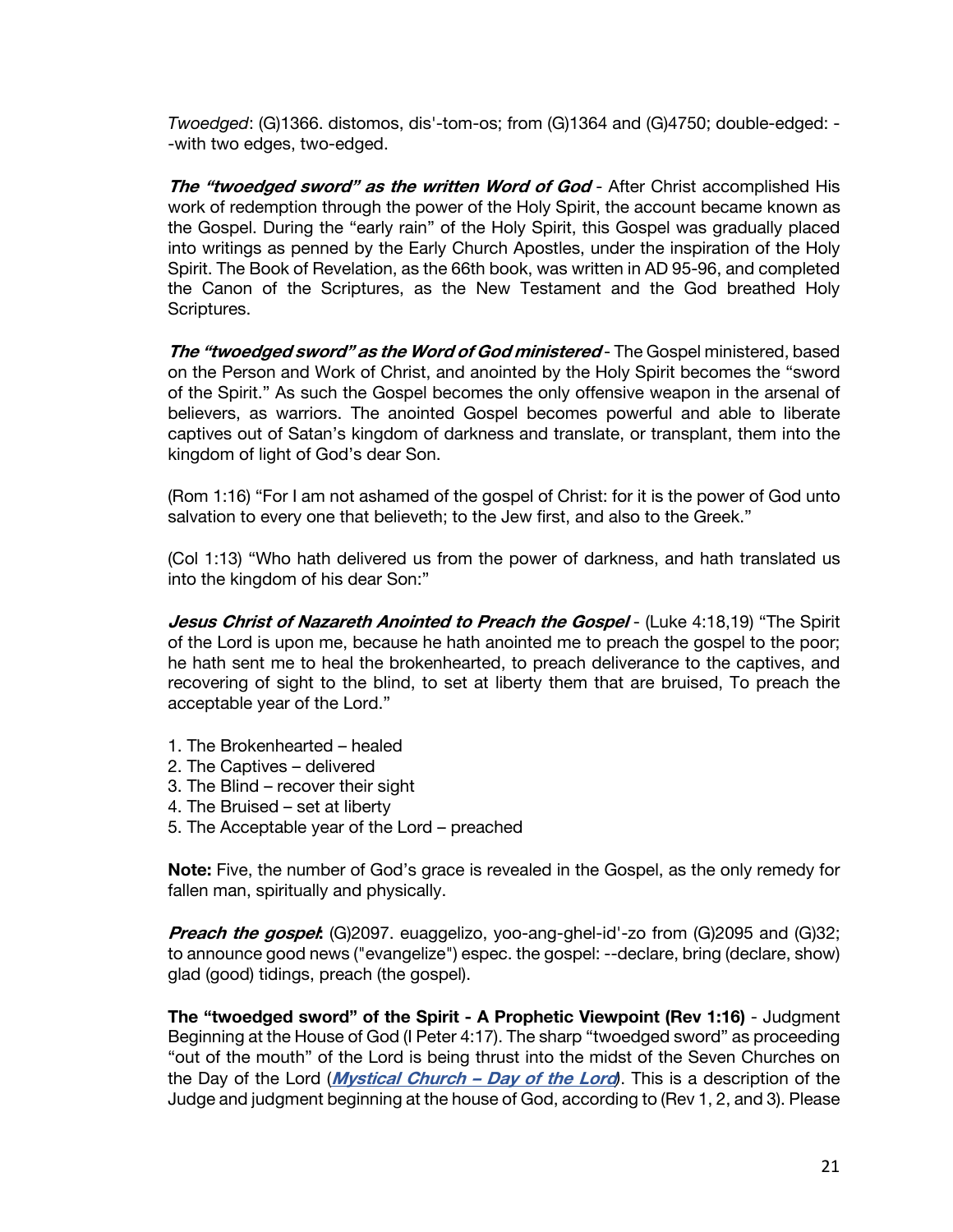note this sword is described below as a long, broad, cutlass, designed to do a very "short work" as a final decision time for the Living Church prior to Christ taking His throne in (Rev 4 & 5).

(Rev 1:16) "And he had in his right hand seven stars: and out of his mouth went a sharp twoedged sword: and his countenance was as the sun shineth in his strength."

*Sword*: (G)4501. rhomphaia, a sabre, i.e., a long and broad cutlass (any weapon of the kind) --sword.

*Set Time: A Proper Time* - (1 Pet 4:17) "For the time is come that judgment must begin at the house of God: and if it first begin at us, what shall the end be of them that obey not the gospel of God?"

*Time:* (G)2540. kairos, kahee-ros'; of uncert. affin.; an occasion, i.e., set, or proper time. (Please read Eccl 3:16,17.)

A "Short Work" - (Rom 9:28) "For he will finish the work, and cut it short in righteousness: because a short work will the Lord make upon the earth."

**What is a "Short Work?"** - The "short work" as defined in the following word study is a cutting off sin concisely and speedily as one blow of the knife. It defines the work of redemption accomplished through Christ's death, burial, and resurrection. The Gospel becomes the standard of judgment, in which every believer will make a final decision, determining their final rank of glory *(***[Order of the Resurrection](https://graceassemblysandiego.info/wp-content/uploads/OrderofResurrectionopt.pdf)**). This "short work" takes place on the Day of the Lord in a "short" space of time. This judgment will begin at the Church, followed by Israel and the world – (I Peter 4:17).

*Short:* (G)4932 suntemno, soon-tem'-no; from (G)4862 and the base of G5114; to contract by cutting, i.e., (fig.) do concisely (speedily): --(cut) short.

*Work:* (G)3056 logos, log'-os; from (G)3004; something said (including the thought); Expression (i.e., Christ).

**The Final One-edged Sword of the Spirit** - This final judgment of the ungodly is carried out by a one-edged sword meaning they will be cut off without remedy.

(Prov 29:1) "He, that being often reproved hardeneth his neck, shall suddenly be destroyed, and that without remedy."

(1 Pet 4:18) "And if the righteous scarcely be saved, where shall the ungodly and the sinner appear?"

**Defined in Scripture** - (Rev 19:13) "And he was clothed with a vesture dipped in blood: and his name is called The Word of God."

**The Word:** (G)3056. logos, from (G)3004; something said (including the thought); the Divine Expression (i.e., Christ).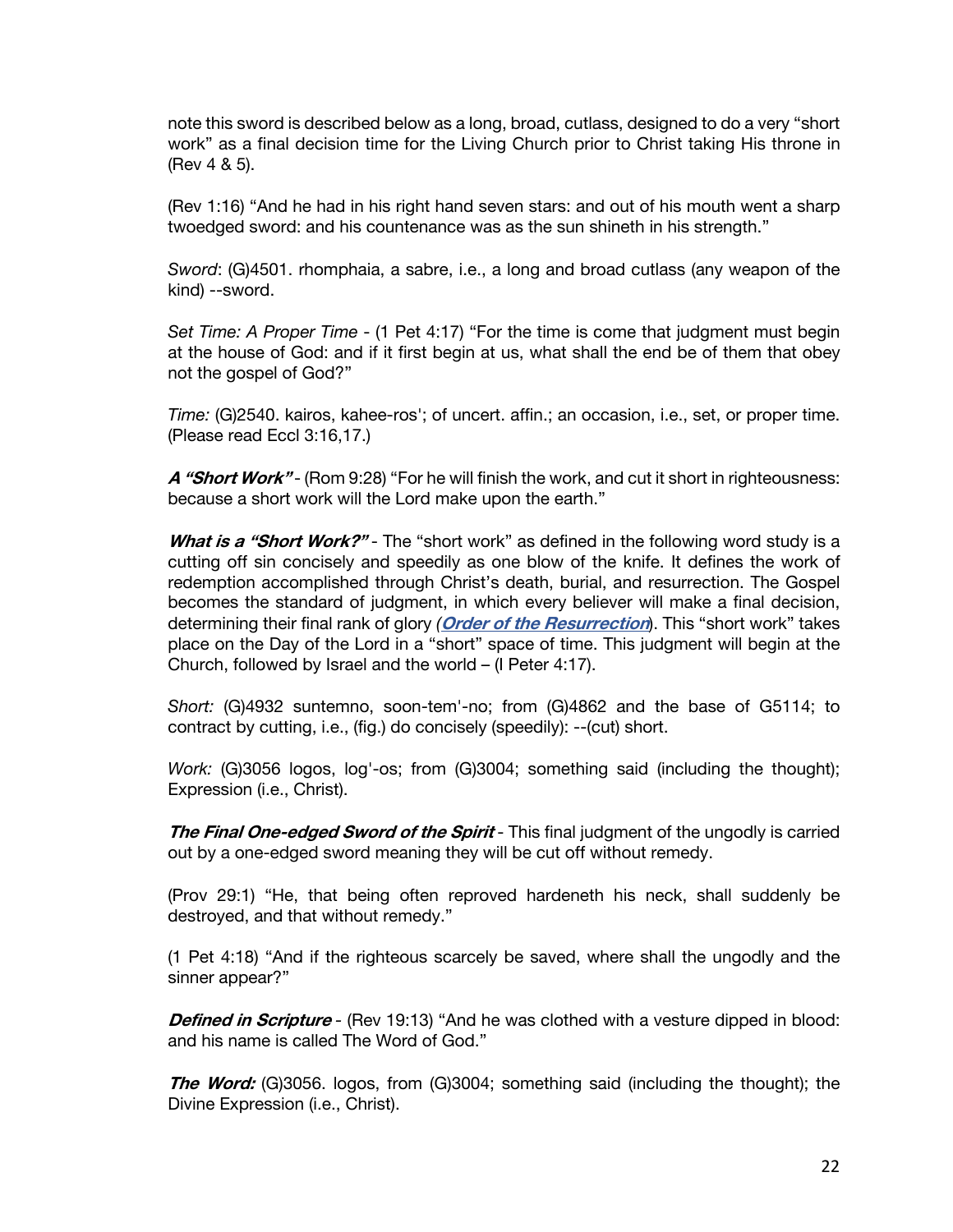**A Sharp One-edged Sword - To Smite the Nations!** - (Rev 19:15) "And out of his mouth goeth a sharp sword, that with it he should smite the nations: and he shall rule them with a rod of iron: and he treadeth the winepress of the fierceness and wrath of Almighty God."

**Sword:** (G)4501. Rhomphaia, a sabre, i.e., a long and broad cutlass (any weapon of the kind, lit. or fig.): --sword.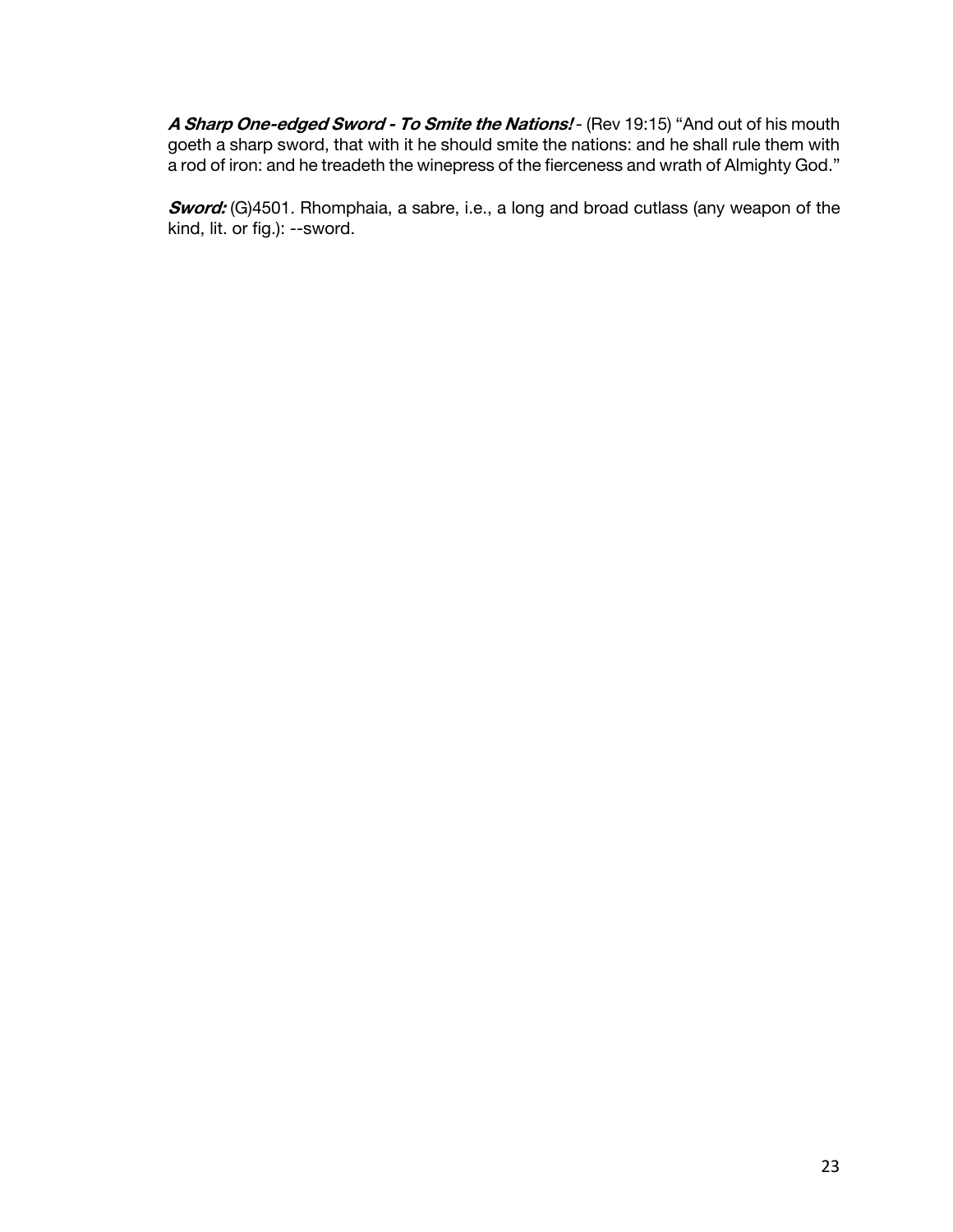# <span id="page-23-0"></span>**Prayer**

# **6:18 Praying always with all prayer and supplication in the Spirit, and watching thereunto with all perseverance and supplication for all saints;**

# **Topic: Persevering Prayer**

This final piece of armor, as persevering prayer, is an immense subject that fills many respected commentaries. We are simply providing an overview of prayer, as the final piece of the Armor of God. A "word in season" by A.S. Copley; "Believers will learn to pray by giving themselves to prayer."

**The Seventh Piece of Armor: Persevering Prayer** - This Seventh Piece of Armor is seldom included with the six-fold Armor of God. However, because God's perfect number is "seven" we have included persevering prayer, as "last but not least." Without this final piece of armor, the strength of the warriors, will most certainly fail, and they will faint in the midst of strenuous conflict. This will prove especially true, as the Church in the last days enters the "evil day," as already defined.

(Luke 18:1) "And he spake a parable unto them to this end, that men ought always to pray, and not to faint;"

(Isa 40:31) "But they that wait upon the LORD shall renew their strength; they shall mount up with wings as eagles; they shall run, and not be weary; and they shall walk, and not faint."

#### **The Warrior's Threefold Reliance on the Trinity**

- (1.) Be strong in the Lord The Lord Jesus Christ Eph 6:10
- (2.) Be Strong in the power of His might The Holy Spirit Eph 6:10
- (3.) Be Strong thru persevering prayer The Father as God Eph 6:18.

**The Effectual, Fervent Prayer Defined (James 5:16)** - Prayer in the Spirit, which is both effectual and fervent, may be defined as prayer made by the believer to God from their new creation spirit, through Christ, in the power or ability of the Holy Spirit. This prayer will prove to be according to the will of God. Prayer in the Spirit may be in an unknown tongue, as the Holy Spirit gives utterance or even in a known tongue, as anointed by the Holy Spirit. (James 5:16) "The effectual fervent prayer of a righteous man availeth much."

**For the Single Hearted: Prayer will be answered** - (1 John 5:14-15) "And this is the confidence that we have in him, that, if we ask any thing according to his will, he heareth us: and if we know that he hear us, whatsoever we ask, we know that we have the petitions that we desired of him."

**For the Double Hearted:** Prayer will not be answered - (James 1:6-7) "But let him ask in faith, nothing wavering. For he that wavereth is like a wave of the sea driven with the wind and tossed. For let not that man think that he shall receive any thing of the Lord." (James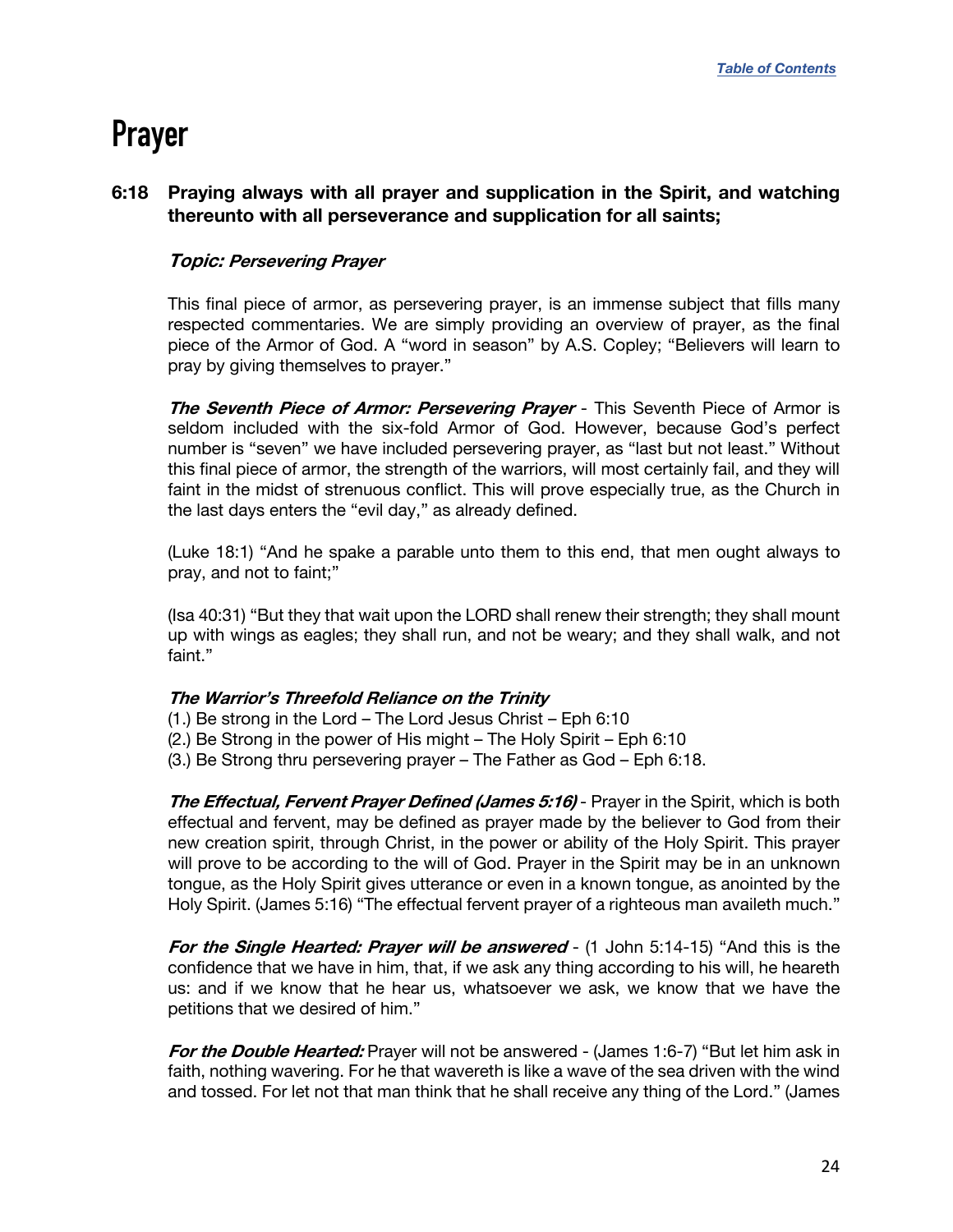4:3) "Ye ask, and receive not, because ye ask amiss, that ye may consume it upon your lusts."

**Two Prayers of the Lord** - Two distinct prayers uttered by the Lord were preserved, as memorials in Scripture and will always serve as patterns. Please understand that each of these prayers furnish deep spiritual insight into the Lord's personal intercession to God His Father for the consummation of the two great purposes of redemption wrought through His Person and Work.

(1) Lord's Prayer – Israel's Inheritance of their Kingdom – (Matt 6:9-13). (2) Lord's Intercession – Church's Inheritance of Glory – (John 17:1-26).

#### **Two Prayers of the Apostle Paul**

First Prayer for the Ephesian Saints – (Eph 1:15-23) Second Prayer for Ephesian Saints – (Eph 3:13-21)

The Apostle Paul uttered two special prayers, to the God and Father of the Lord Jesus, as the Father of Glory, on behalf of the Ephesian saints and all saints. Both prayers were spiritual requests for a divine impartation of knowledge, wisdom, and understanding in laying hold of the exceeding heights, depths, breadths, and lengths of the riches of the glory in Christ that "passeth" knowledge.

**The Spirit also Helps with Believer's Infirmities (Rom 8:26-27)** - Believers should always pray according to the will of God, as revealed in the Word of God. Sometimes, believers may not know how to pray, as they ought, but the Holy Spirit helps their infirmities by making intercession through them in an unknown tongue. Other times, through inspiration of the Holy Spirit, they receive knowledge in how to pray in a known tongue. Agonizing in the Spirit may come forth as groaning(s) in the Spirit, which cannot be uttered. No matter how believers pray they can be comforted that the Holy Spirit, knowing the mind of God perfectly, is able to pray according to the will of God.

#### **Special Prayers in the Old Testament:**

Abraham's intercession for Lot – (Gen 18:20-33) Job's intercession for his three friends – (Job 42) Hannah's prophetic prayer – (Sam 2:1-10) David's great prayer of repentance – (Ps 51) Solomon's prayer for wisdom – (1 Kings 3:5-13) Elijah's prayer of Intercession for rain – (I Kings 18:42-44) Daniel's prayer for Israel's restoration – (Dan 9)

*The Greatest Worthy of Faith* - The entire account of the "Worthies of Faith," in (Heb 11), should also be mentioned, as those who persevered in prayer. Our Lord Jesus Christ furnished the greatest example of persevering through prayer in becoming the greatest "worthy of faith." He is the "author and finisher of faith" – (Heb 12:1-3).

*Watching!* - Watch and pray are usually coupled together in Scripture. They serve as a double warning to believers to remain acutely aware of their hostile environment filled with many adversaries. There is a constant need of prayer, lest their feet be taken in a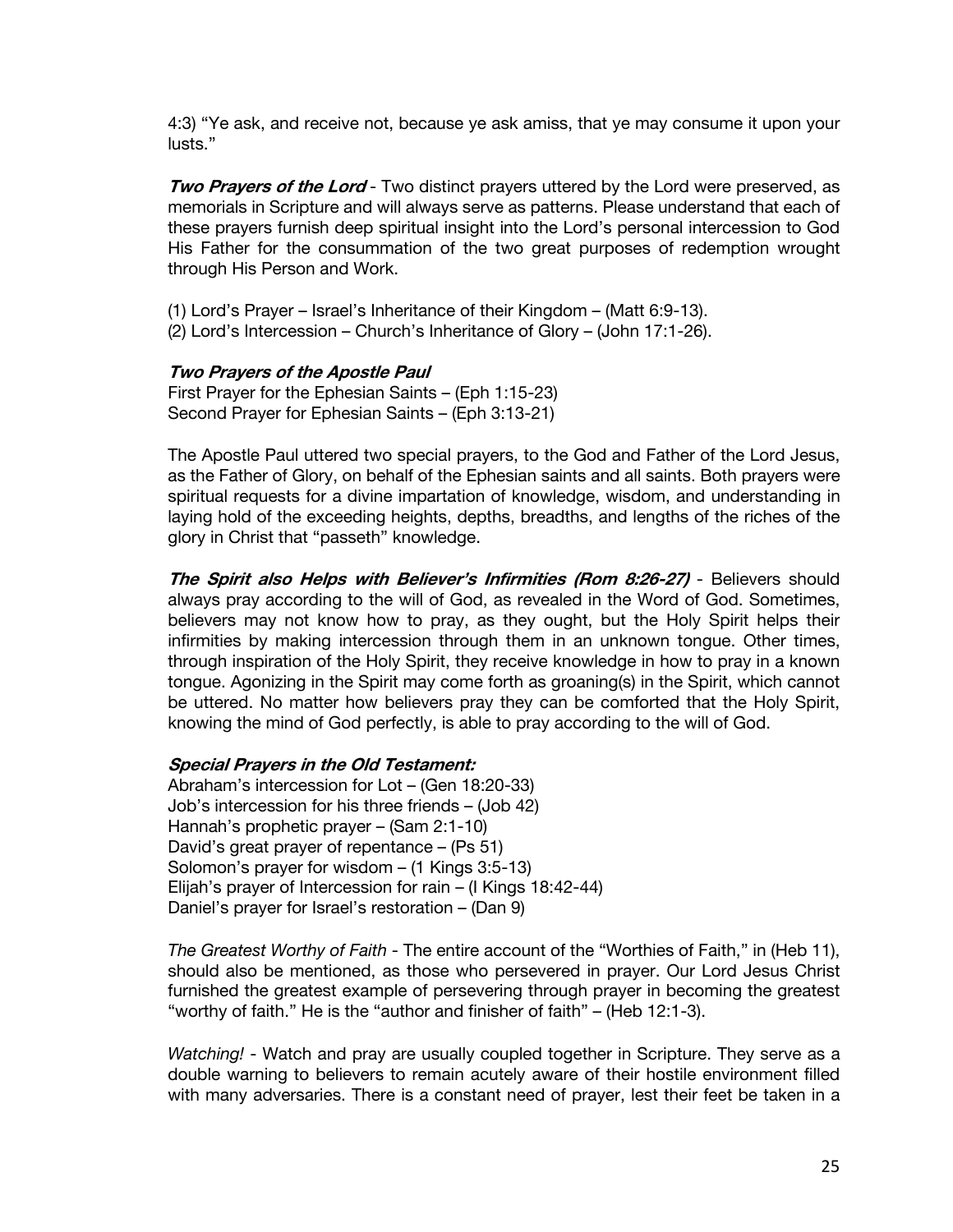snare. Adversaries will increase as the Church enters the "evil day." Believers should also watch for answers to their prayers thus proving the Lord is greater than the adversary and adversaries.

(Matt 26:41) "Watch and pray, that ye enter not into temptation: the spirit indeed is willing, but the flesh is weak."

(1 Pet 5:8) "Be sober, be vigilant; because your adversary the devil, as a roaring lion, walketh about, seeking whom he may devour:"

*Prayer and Fasting in the Early Church* - Fasting was common in the Early Church, as the "green tree," being wet with the rain of the Holy Spirit. They found themselves in a hostile environment as separated from the world, the flesh, and Satan's kingdom.

*Green (tree):* (G)5200. hugros, hoo-gros'; from the base of G5205; wet (as if with rain), i.e., (by impl.) sappy (fresh): --green.

(Luke 23:31) "For if they do these things in a green tree, what shall be done in the dry?"

**Prayer and Fasting in the Latter Church** - Fasting has almost disappeared in the Latter Church, as the "dry tree," which by contrast is withered from lack of rain. This condition is due to the "apostasy," or "falling away" from the "faith once delivered." The Latter Church finds itself in a friendship with the world and the flesh, as a part of Satan's kingdom. Because of the lack of separation, the Latter Church has experienced a great famine of the Word of God and a great drought of the Holy Spirit *(***[Rainfall Holy Spirit](https://graceassemblysandiego.info/wp-content/uploads/RainfallHolySpiritopt.pdf)***).*

*Dry (tree):* (G)3584 xeros, xay-ros'; from the base of (G)3582 (through the idea of scorching); arid; by shrunken, earth (as opposed to water): --dry, land, withered.

Great Famine and Drought Prophesied "Last Days"

**The Nation of Israel** *-* (Amos 8:11) "Behold, the days come, saith the Lord GOD, that I will send a famine in the land, not a famine of bread, nor a thirst for water, but of hearing the words of the LORD:"

**The Church** - (2 Tim 4:3-4) "For the time will come when they will not endure sound doctrine; but after their own lusts shall they heap to themselves teachers, having itching ears; and they shall turn away their ears from the truth, and shall be turned unto fables."

**Will there be a final outpour of the Spirit in the "Last Days?"** - The answer is yes! There will be a special "geshem" shower wherein the Lord Himself will be in the cloud and in the rain, as His coming, i.e., "parousia," or His presence in the heavens according to Rev 1, 2, and 3 *(***[Seven Good Years a](https://graceassemblysandiego.info/wp-content/uploads/SevenGoodYearsandSevenEvilYears.pdf)nd [Spirit Storm](https://graceassemblysandiego.info/wp-content/uploads/SpiritStorm.pdf)***)*. The "geshem" rain, as a final shower will follow the "Latter Rain" that fell at the turn of the last century *(***Holy [Spirit](https://graceassemblysandiego.info/wp-content/uploads/HolySpiritRainsTypology.pdf) Rains [Typology](https://graceassemblysandiego.info/wp-content/uploads/HolySpiritRainsTypology.pdf)**). See (James 5:7-9) and (Hosea 6:1-3).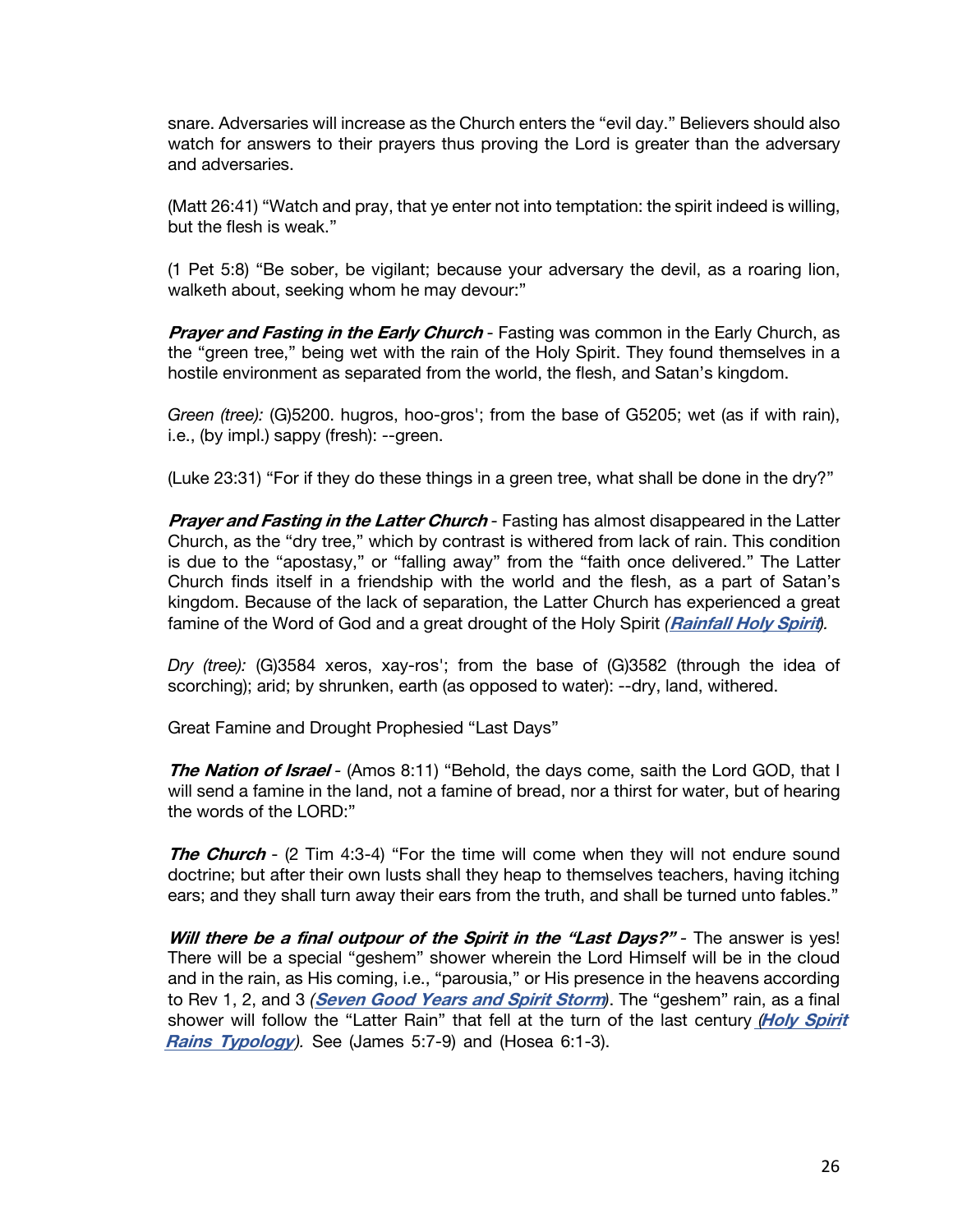*Prayer or Intercession with Groaning*(s) (Rom 8:26-27) - Groaning(s) "which cannot be uttered" are almost always used in Scripture describing groaning out for deliverance which emanates from the depths of one's most innermost being.

**Examples of "Groaning" in Scripture** - Jesus groaned for the deliverance of fallen humanity. (John 11:33) "When Jesus therefore saw her weeping, and the Jews also weeping which came with her, he groaned in the spirit, and was troubled,"

*The whole creation groans in pain for deliverance -* (Rom 8:22) "For we know that the whole creation groaneth and travaileth in pain together until now."

*Groaning(s)* - Final Redemption of the Body

(Rom 8:23) "And not only they, but ourselves also, which have the firstfruits of the Spirit, even we ourselves groan within ourselves, waiting for the adoption, to wit, the redemption of our body."

*Groaneth:* (G)4959 sustenazo, soos-ten-ad'-zo; from (G)4862 and (G)4727; to moan jointly, i.e., (fig.) experience a common calamity: --groan together.

**The Living Church: The Greater Morning and Greater Night!** - Prayer with "groaning(s)" for deliverance will return to the Living Church as they awaken and discover that they are standing on the Seventh Day of the Lord, as the morning and the "evil day," as the night, is beginning to steal across the world *(***[Seven Millennial Days](https://graceassemblysandiego.info/wp-content/uploads/SevenMillennialDaysopt.pdf)***).*

*Watchman What of the Night?* - (Isa 21:12) "The watchman said, The morning cometh, and also the night: if ye will inquire, inquire ye: return, come."

**The Living Church and the "Swelling of Jordan" -** Believers in these "last days" will face the swelling of the "greater Jordan" in crossing into the heavenly promised land. (Jer 12:5) "If thou hast run with the footmen, and they have wearied thee, then how canst thou contend with horses? and if in the land of peace, wherein thou trustedst, they wearied thee, then how wilt thou do in the swelling of Jordan?"

# **Word Study**

*All:* (G)3956. all, any, every, the whole: --all (manner of, means),

*All Prayer:* (G)4335 and (G)4336; prayer (worship); an oratory (chapel): pray earnestly, prayer.

*All Perseverance*: (G)4343 and (G)4342; persistency or perseverance.

*All Saints:* (G)40 and (G)53, (H)2282; sacred (pure, blameless or religious, consecrated) :(most) holy (one, thing), saint.

*Supplication:* (G)1162 and (G)1189; a petition: prayer, request, supplication.

# **Commentary: "The Exaltation of the Sons of God" - A.S. Copley**

**"Praying always with all prayer and supplication in the Spirit"** This is the last weapon mentioned, but it begins to be in use with the first – "praying always." Pray and you will learn how to pray. Observe the time of prayer – "always." The quantity is "all prayer." Its intensity is "supplication." Jesus said, "Ask ... seek ... knock." He said also, "The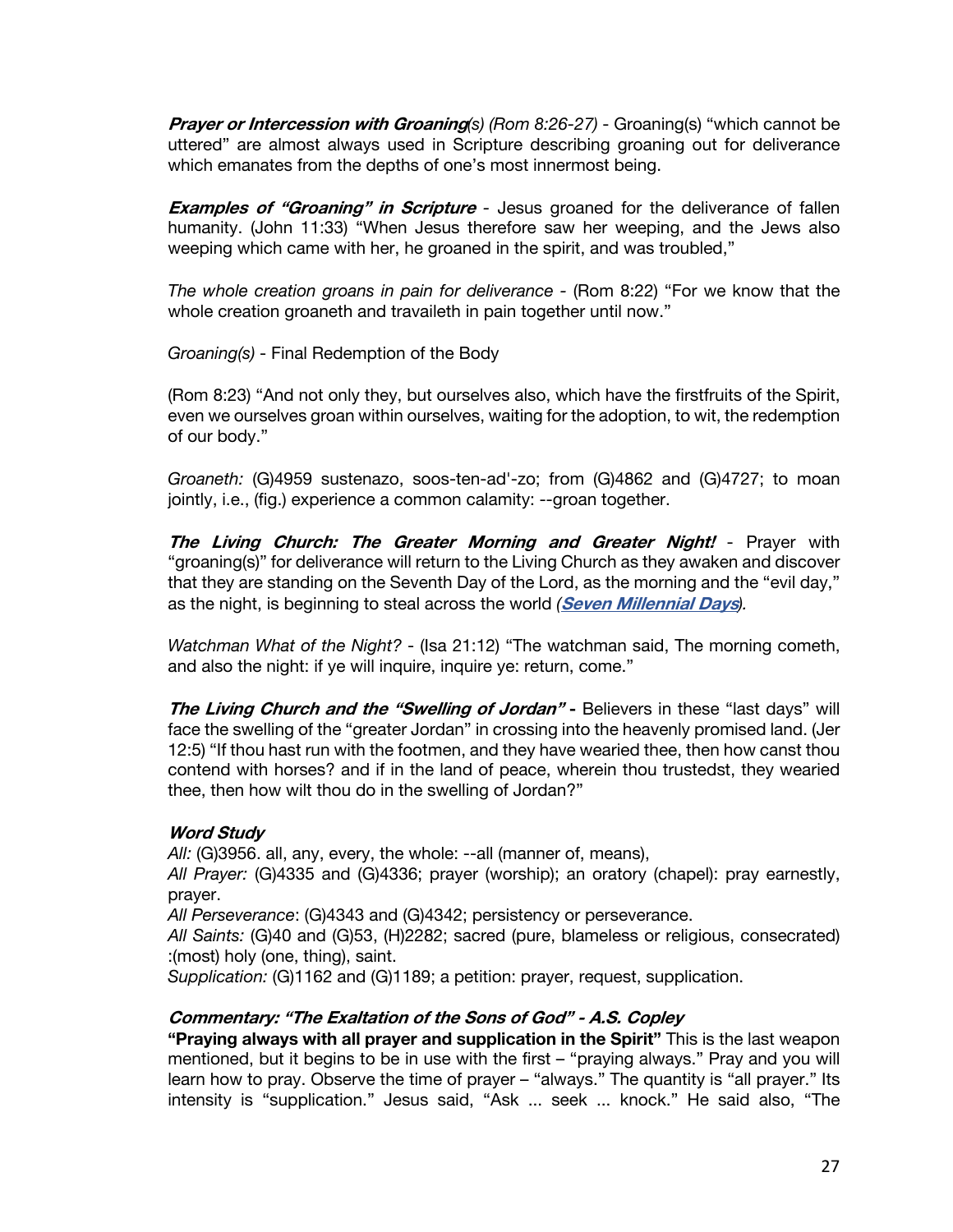Kingdom of Heaven suffereth violence, and the violent take it by force" – (Matthew 11:12). Real prayer bears down on the promises of God and comes boldly to the throne of grace, that is, the throne which has authority and power to grant all that the redemption of Christ has purchased for us who believe on Jesus. Hence, the exhortation is emphasized by saying, "And watching thereunto with all perseverance and supplication." Saints faint and fail in the use of this everyday weapon; hence, they lose many victories. The purity of prayer is "in the Spirit." Oh, how many vain and unscriptural petitions are offered. Also, they cry to Him to do things which He has done already, and which they are invited to receive by simple faith, and, because of ignorance, some saints actually pray against the foretold purposes and judgments of God. Of course, such praying is not "in the Spirit," for He incites no petition contrary to the written Word. Only Spirit-anointed believers can learn to pray in the Spirit. Then follows the guard of prayer – "watching" – which also is by the enabling of the Holy Spirit. Finally, the chief object of prayer – "all saints." All who believe on Jesus with the heart constitute the children of God, the household of faith. Paul instructs us to pray for the whole family. Whether they be saved under the ministry of James, Peter, or himself, he loved them and sought their highest welfare. He was in no sense sectarian.